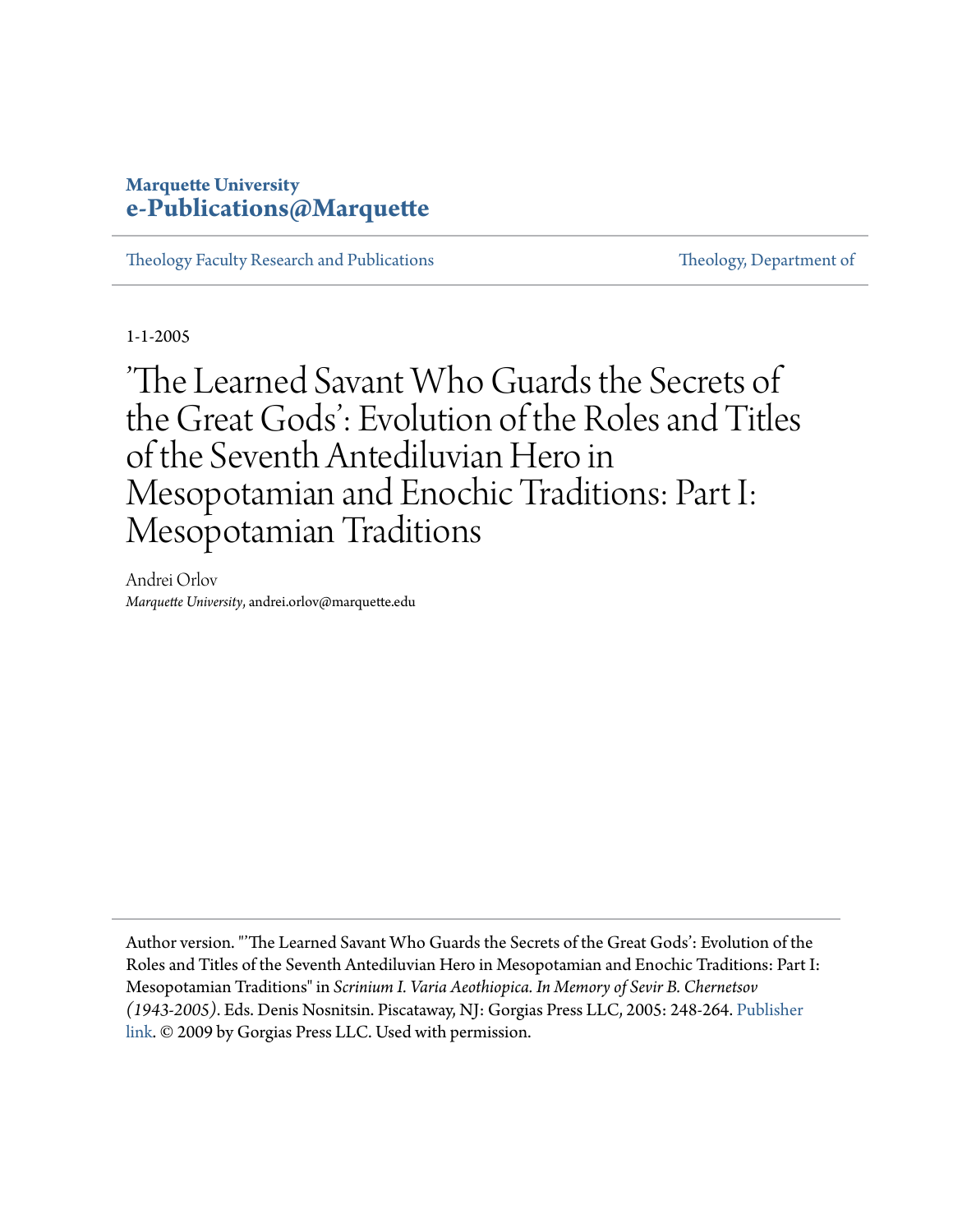## ASBURY THEOLOGICAL SEMINARY *a community called* **...**

This material has been provided by Asbury Theological Seminary in good faith of following ethical procedures in its production and end use.

The Copyright law of the United States (title 17, United States code) govems the making of photocopies or other reproductions of copyrighted material. Under certain conditions specified in the law, libraries and archives are authorized to fumish a photocopy or other reproduction. One of these specific conditions is that the photocopy of reproduction is not to be "used for any purpose other than private study, scholarship, or research." If a user makes a request for, or later uses, a photocopy or reproduction for purposes in excess of "fair use," that user may be liable for copyright infringement. This institution reserves the right to refuse to accept a copying order if, in its judgment, fulfillment of the order would involve violation of copyright law.

By using this material, you are consenting to abide by this copyright policy. Any duplication, reproduction, or modification of this material without express written consent from Asbury Theological Seminary and/or the original publisher is prohibited.

© Asbury Theological Seminary 2011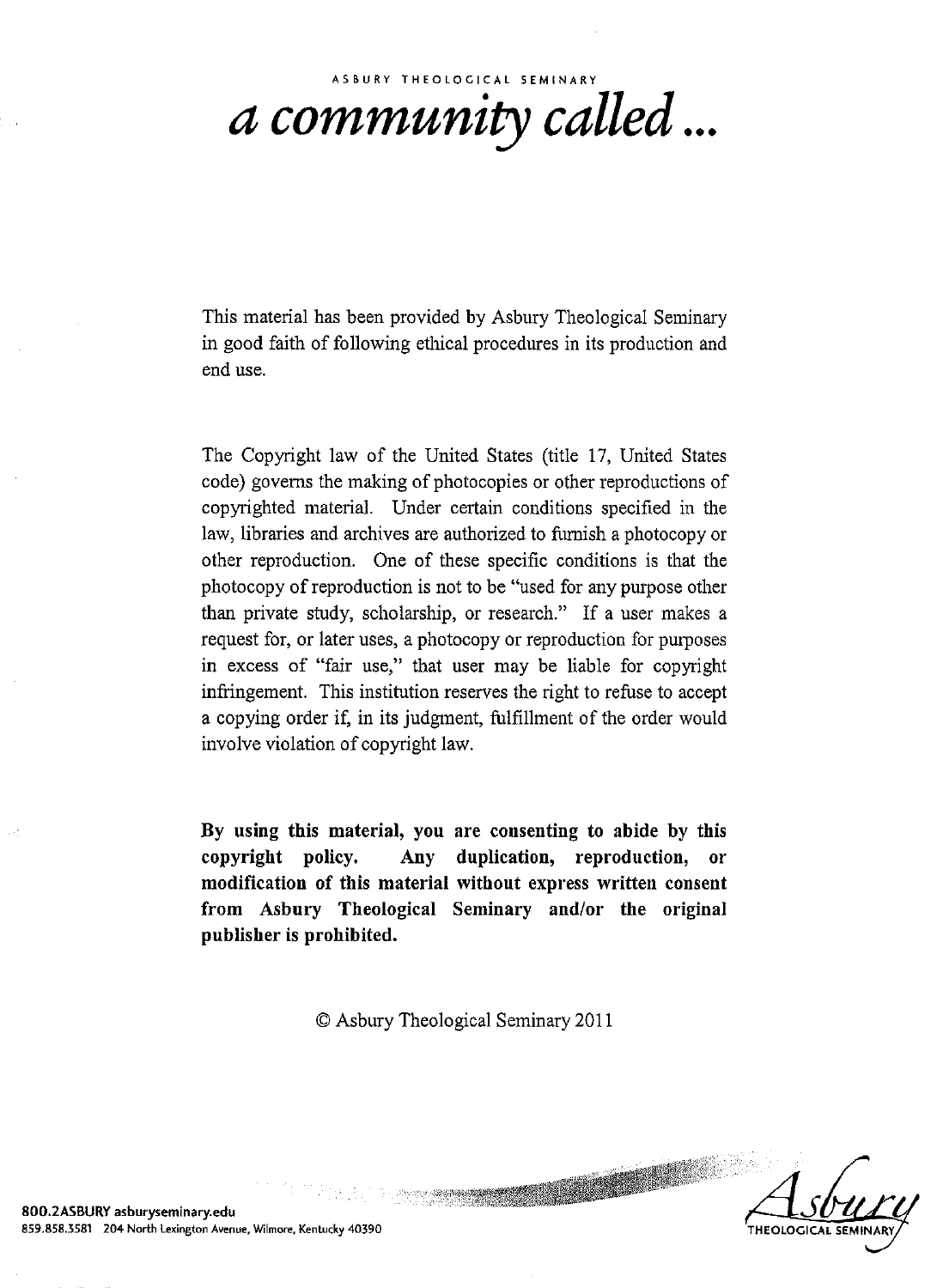# **Varia Aethiopica**

In Memory of Sevir B. Chernetsov (1943-2005)

Edited by D. Nosnitsin

In Collaboration With

S. Frantsouzoff

L. Kogan

B. Lourié



gorgias press

2009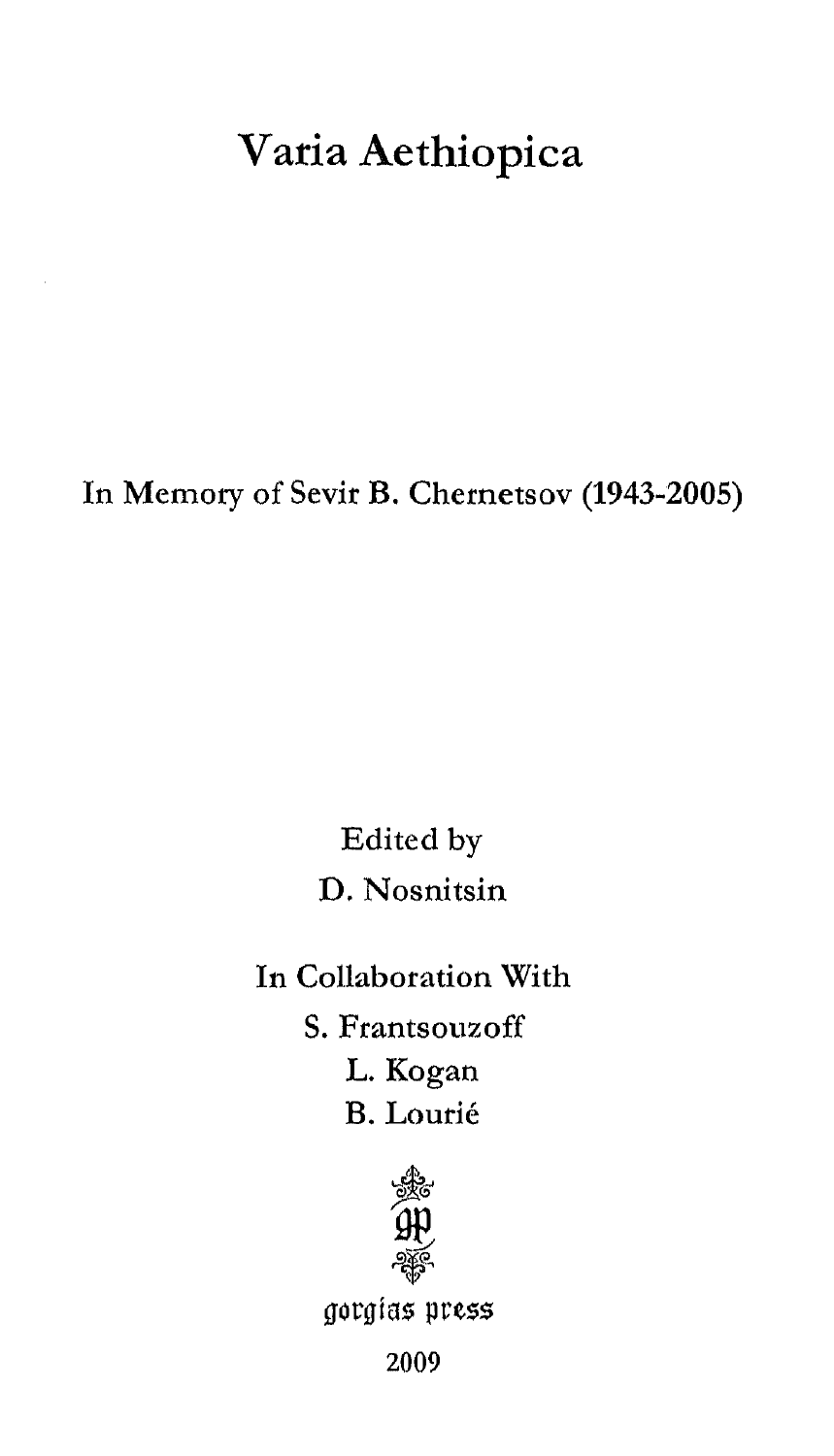Gorgias Press LLC, 180 Centennial Ave., Piscataway, NJ, 08854, USA

www.gorgiaspress.com

Copyright © 2009 by Gorgias Press LLC

Originally published in 2005

 $\mathbf{3}$ 

All rights reserved under International and Pan-American Copyright Conventions. No part of this publication may be reproduced, stored in a retrieval system or transmitted in any form or by any means, electronic, mechanical, photocopying, recording, scanning or otherwise without the prior written permission of Gorgias Press LLC.

2009



**ISBN 978-1-60724-081-5** 

**ISSN 1817-7530** 

Scrinium 1 was originally published by Byzantinorossica, St. Petersburg, 2005.

Printed in the United States of America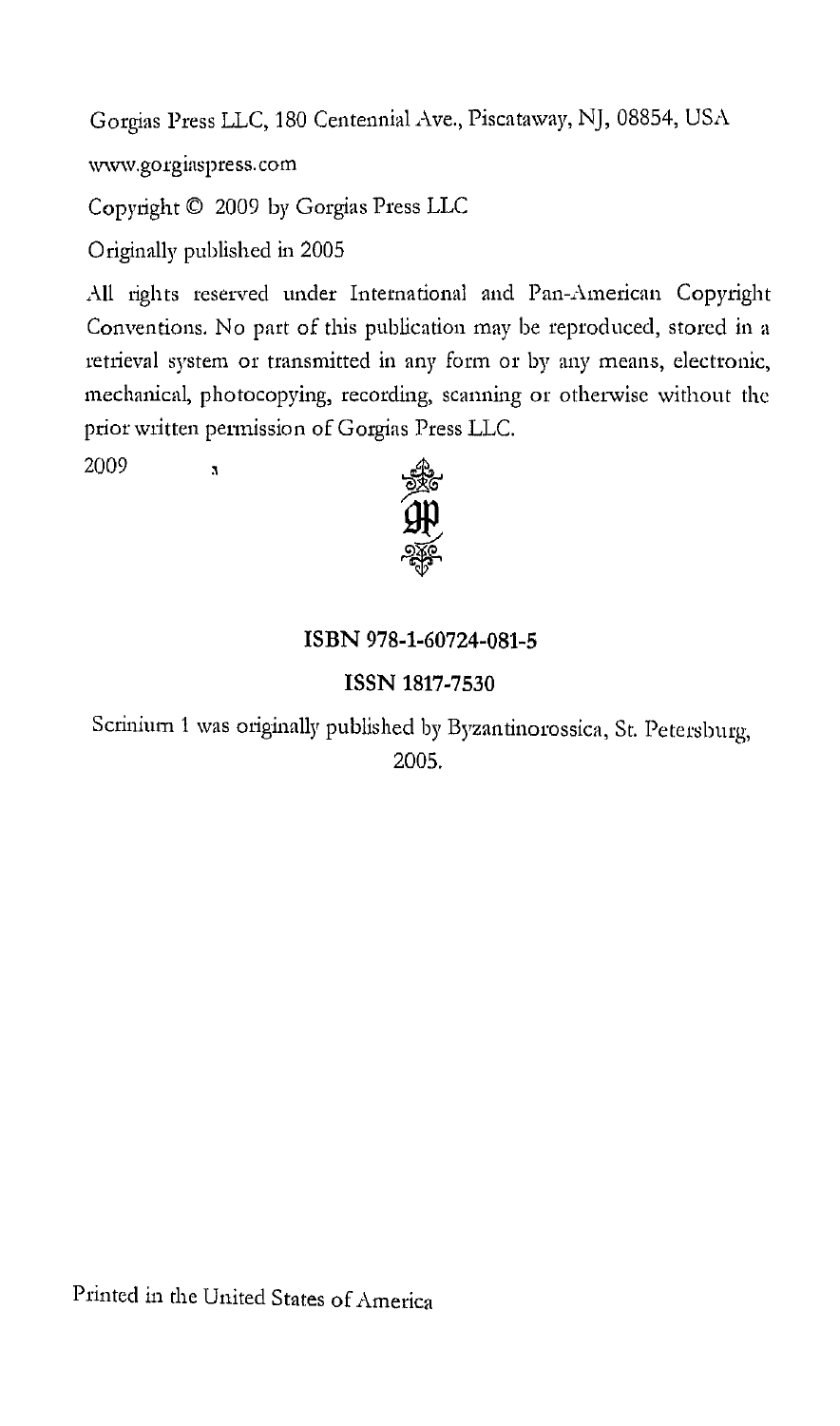#### Andrei Orlov Marquette University Milwaukee

## **«THE LEARNED SAVANT WHO GUARDS THE SECRETS OF THE GREAT GODS»: EVOLUTION OF THE ROLES AND TITLES OF THE SEVENTH ANTEDILUVIAN HERO IN MESOPOTAMIAN AND ENOCHIC TRADITIONS**  (Part **I:** Mesopotamian Traditions)\*

« ... They gave him the tablet of the gods ... a secret of heaven and [underworld],

They put in his hand the cedar<sup>[-rod]</sup>, beloved of the great gods ... ... the learned savant who guards the secrets of the great gods»,

Tablet from Nineveh

#### **Introduction**

Recent history, especially after the discovery of the Dead Sea Scrolls, has witnessed to a renewed interest in the intertestamental Jewish literature and a recognition of its importance for the understanding of early Christian texts and traditions. These Jewish materials, not included in the canon of the Old Testament, and known to scholars as the Old Testament Pseudepigrapha (a collective term for anonymous Jewish literary remains written between  $4<sup>th</sup>$  cent. B.C. and  $2<sup>nd</sup>$  cent. A.D. in response to the biblical materials and later preserved by the Christian communities), are viewed by scholars as significant sources for understanding the traditions of the exalted patriarchs and prophets such as Enoch, Abraham, Melchizedek, Jacob, Moses, and others that played a significant role in patristic and rabbinic theological arguments. This article deals with one of such cluster of pseudepigraphic traditions associated with the name of the seventh antediluvian patriarch Enoch which had its roots in the Mesopotamian lore.

<sup>\*</sup> To be continued in: Scrinium II. Universum Hagiographicum (forthcoming).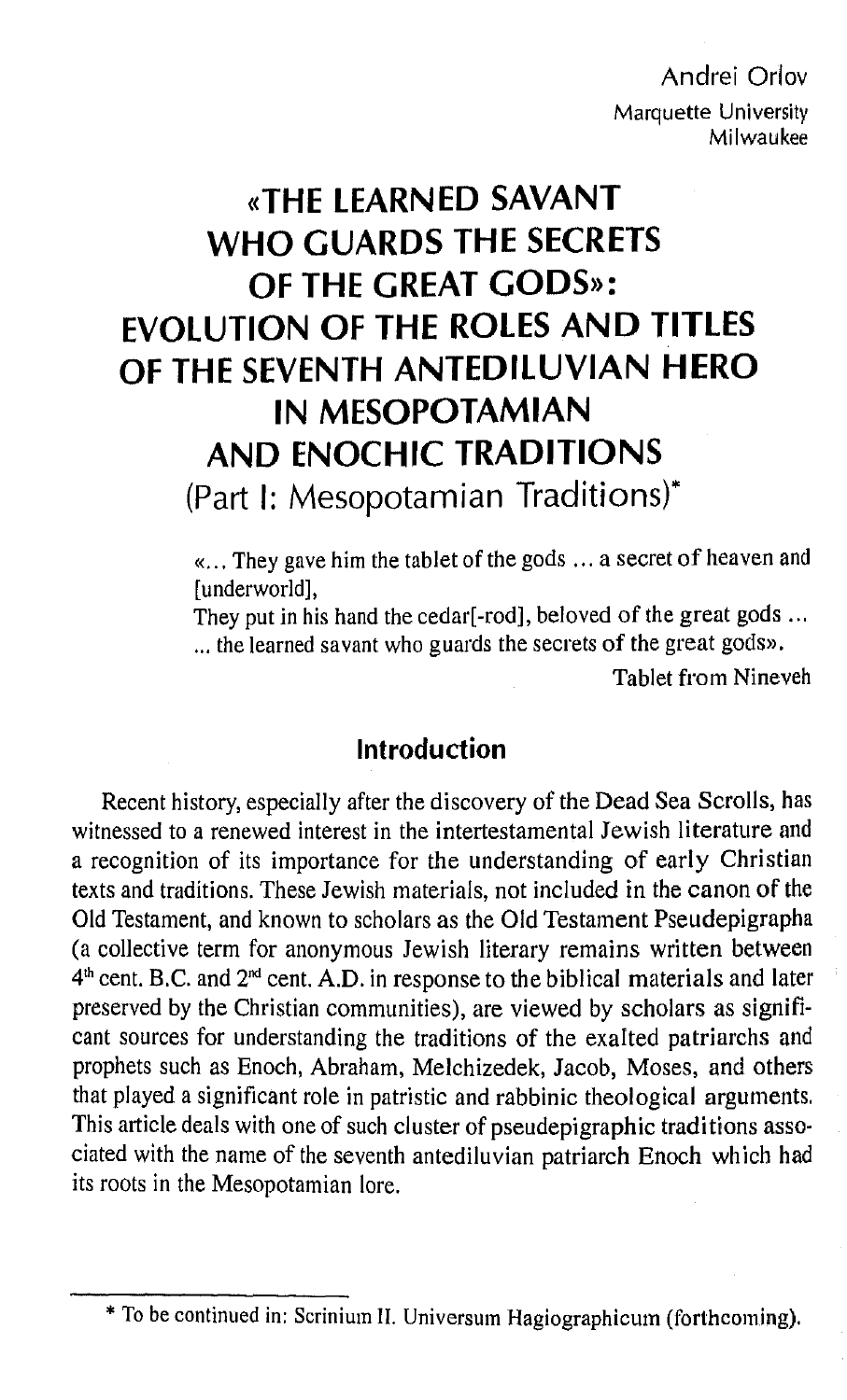#### **King Enmeduranki**

Even a brief look at early Enochic booklets such as the *Book of the Watchers* and the *Astronomical Book* demonstrates that already in these early Enochic writings the seventh antediluvian patriarch appears to have a set of high-Iy developed roles: a sage, a visionary, a diviner, and a scribe. One can see these descriptions of the main character as a product of a substantial and long-lasting conceptual development. However, for anyone familiar with the early biblical traditions about the patriarch Enoch found in Genesis, the surprising wealth of information about the seventh antediluvian patriarch that is found in the earliest booklets of 1 Enoch might be puzzling; for the biblical account associated with the priestly source of Genesis does not provide a great deal of material about the aforementioned Enochic roles. Gen 5:21-24 informs us that «when Enoch had lived sixty-five years he became the father of Methuselah. He walked with God after the birth of Methuselah three hundred years, and had other sons and daughters. Thus all the days of Enoch were three hundred sixty-five years. Enoch walked with God; then he was no more, because God took him».1

While the passage from Genesis shows Enoch in his important family role, almost nothing is said about his other prominent celestial roles, although the priestly author exhibits familiarity with Enoch's status as a translated figure by mentioning his removal from the earth. In view of the scarcity of information in the Genesis account about the heavenly roles and titles of the seventh antediluvian patriarch and the complexity of these roles and titles in the early Enochic writings, scholars have been searching for other possible factors contributing to this evolution.2 They draw attention to some Mesopotamian traditions which, in their opinion, might have helped to enhance or even shape the profile of the seventh antediluvian hero.

In the  $20<sup>th</sup>$  cent. the influence of the Mesopotamian traditions on the Enochic materials has been the subject of several major publications, including the studies of Heinrich Zimmern, H. Ludin Jansen, Pierre Grelot, Otto Neugebauer, James VanderKam, and Helge S. Kvanvig.<sup>3</sup> The most important for this

 $<sup>1</sup>$  All biblical citations will be taken from New Revised Standard Version.</sup>

<sup>&</sup>lt;sup>2</sup> M. Stone highlights that «what is significant is the fact that outside the Bible this figure [Enoch] first comes into the light of history full-grown. Enoch appears in all his complexity in the two Enochic writings which are the oldest (the *Book of the Watchers* and the *Book of the Luminaries).* It is to this developed Enoch figure that the angel Uriel shows the secrets of heavenly bodies and their movements». M. E. STONE, «Enoch, Aramaic Levi and Sectarian Origins», *Joumalfor the Study of Judaism 19/2*  (1988), 159-170, esp. 163.

<sup>&</sup>lt;sup>3</sup> H. ZIMMERN, «Urkönige und Uroffenbarung», in: E. SCHRADER (ed.), Die Keilin*schriftel1lmd das Alte Testament,* Berlin 1902-1903, vol. 2, 530-543; H. LUDIN JANSEN, *Die Hellochgestalt: Ebze vergleichellde religionsgeschichtliche UnterSllc/lImg,* Oslo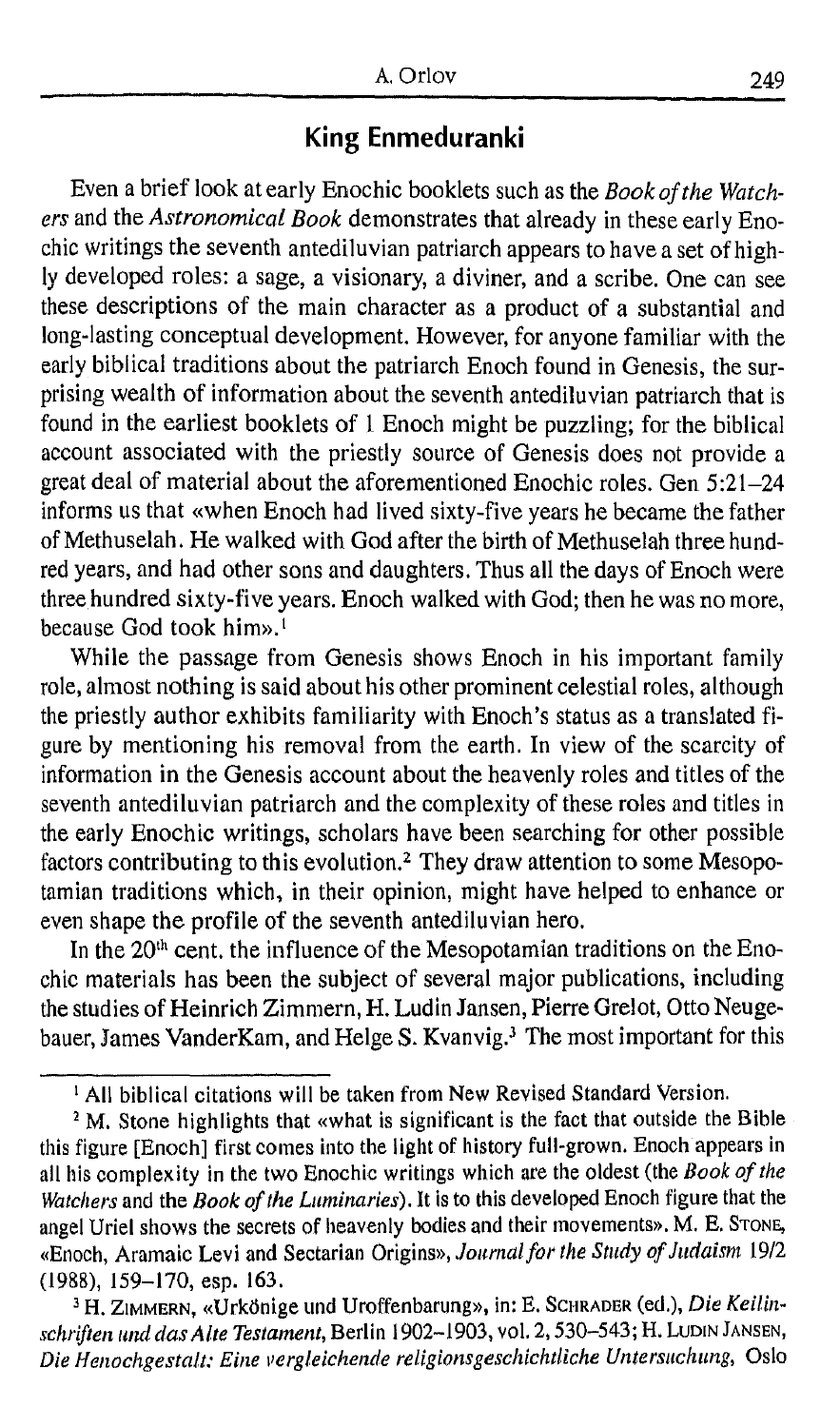investigation are the books of VanderKam and Kvanvig since these are based on the recent publications of the cuneiform sources from Mesopotamia.

Before proceeding to the Mesopotamian evidence, one should note that it is impossible within the limited scope of this present work to investigate all the Mesopotamian influences which have contributed to the formation of the Enochic roles and titles. This work, therefore, will mainly concentrate on one of these formative influences, the tradition about the seventh antediluvian king Enmeduranki.<sup>4</sup> In my judgment, the Enmeduranki tradition provides a sharp illustration of the fact that the celestial roles of this Mesopotamian hero served as a decisive pattern for the future heavenly roles of his Jewish counterpart, the patriarch Enoch. Another reason that the choice is limited to investigating this Mesopotamian character is that in all recent studies on the Mesopotamian prototypes of Enoch, the Enmeduranki tradition has remained in the center of scholarly debate.<sup>5</sup>

Salient witnesses to the Enmeduranki tradition include the various versions of the so-called Sumerian antediluvian King List, in recensions dated from 1500 B.C. to 165 B.C. $^6$  The List demonstrates a number of similarities

4 Zimmern's research was the first in-depth scholarly attempt to trace the connection between Enoch and Enmeduranki. See ZIMMERN, *Die Keilinschriften und das Alte Testament,* vol. 2, 540.

*S* VANDERKAM, *Enoch and the Growth of an Apocalyptic Tradition,* 33ff.; KVAN-VIG, *Roots of Apocalyptic,* 184ff.; 1. J. COLLINS, «Sage in the Apocalyptic and Pseudepigraphic Literature», in: 1. O. GAMMIE - L. G. PERDUE (eds.), *The Sage in Israel alld the Ancient Near East,* Winona Lake, IN, 1990, 343-354, esp. 344-347; 10., *Seers, Sybils and Sages in Hellenistic-Roman Judaism,* Brill 2001 (Supplements to the Journal of the Study of Judaism, 54), 44ff.

6 On the Sumerian King List, see S. LANGDON, «The Chaldean Kings before the Flood», *Journal of the Royal Asiatic Society of Great Britan and Ireland* 42 (1923), 251-259; ID., *Oxford Edition of Cuneiform Texts,* vol. 2, Oxford: Clarendon, 1923; T. JACOBSEN, *The Sumerian King List,* Chicago, IL, 1939 (Oriental Institute of the University of Chicago, Assyrological Studies, 11); F. R. KRAUS, «Zur Liste der älteren Konige von Babylonien», *Zeitschriftfar Assyriologie* NF 16 [50] (1952), 29-60; J. J. FINKELSTEIN, «The Antediluvian Kings: A University of California Tablet», *Journal of Cuneiform Studies* 17 (1963), 39-51.

<sup>1939 (</sup>Norske Videnskaps-Akademi i Oslo II. Hist.-Filos. Klasse, 1); P. GRELOT, «La legende d'Henoch dans les apocryphes et dans la Bible: Origine et signification», *Recherches de science religieuse* 46 (1958), 5-26, 181-210; O. NEUGEBAUER, «The 'Astronomical' Chapters of the Ethiopic Book of Enoch (72 to 82)», in: M. Black, *The Book of Enoch or* 1 *Enoch,* Leiden: Brill 1985 (Studia in Veteris Testamenti pseudepigrapha, 7), 386-412; J. C. VANDERKAM, *Enoch and the Growth of an Apocalyptic Tradition,* Washington, DC, 1984 (The Catholic Bibl ical Quarterly Monograph Serles, 16); H. S. KVANVIO, *Roots of Apocalyptic: the Mesopotamian Background of the Enoch Figure and of the Son of Man,* Neukirchen-Vluyn 1988 (Wissenschaftliche Monographien zum Alten und Neuen Testament, 61).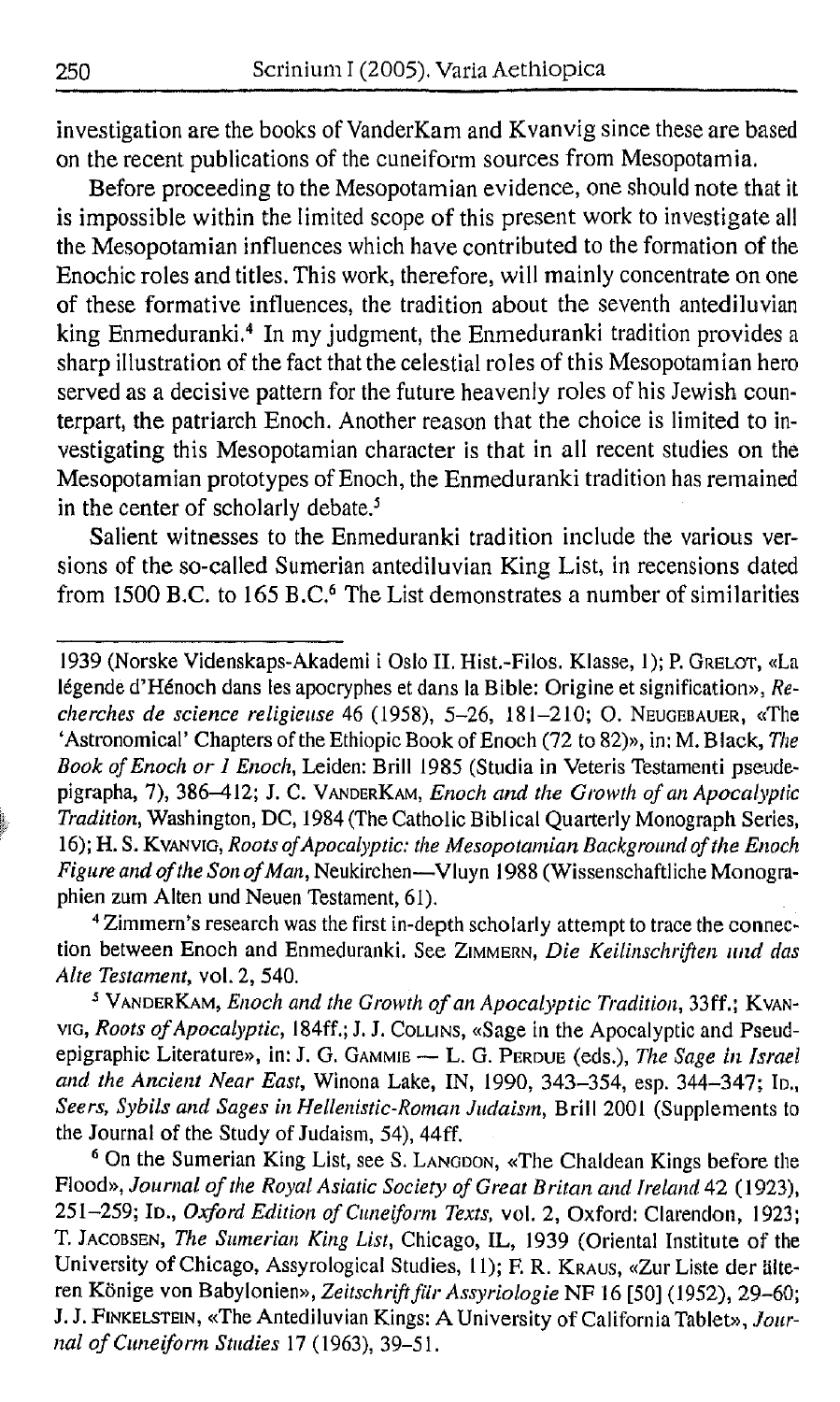with the genealogy of Gen 5. One of the significant details found in the List is that Mesopotamian kings, similar to the patriarchs from the Genesis account had extraordinarily long reigns, ranging from 3,600 to 72,000 years. Anothe; important feature is that the two versions of the List account for ten kings, the last of whom is designated as the hero of the flood. This fact recalls the role of Noah who occupies the tenth place in the list of Oen 5. 1. VanderKam notes that «in the literature on Genesis 5 there is a well-established tradition which holds that P modeled his pre-flood genealogy on a Mesopotamian list of antediluvian kings, the so-called Sumerian King List».<sup>7</sup> An intriguing character in the Sumerian King List is Enmeduranki (Enmeduranna), the king of Sippar, the city of the sun-god Shamash.8 In three copies of the List, he occupies the seventh place, which in the Genesis genealogy belongs to Enoch. Moreover, in other Mesopotamian sources Enmeduranki appears in many roles and situations which demonstrate remarkable similarities with Enoch's story. VanderKam's research shows that the priestly author responsible for the biblical portrayal of Enoch in Gen 5:21-24 was aware of these broader Mesopotamian traditions which served as a prototype for Enoch's figure, whose symbolical age of 365 years reflects the link between the patriarch and the solar cult of Shamash.

Scholars have convincingly demonstrated that Enmeduranki's story was an important source for the biblical portrait of Enoch and for his portrayals in the earliest Enochic pseudepigrapha.<sup>9</sup> VanderKam's research demonstrated that the two texts, namely Gen 5:21-24 and the *Astronomical Book,* possibly the most ancient extant sources related to Enoch, have a strong connection with the Mesopotamian lore. He also remarks that later Enochic booklets became increasingly influenced by biblical and Hellenistic settings, and, therefore, primeval features of the Mesopotamian lore took there a new form. <sup>10</sup>

The Enmeduranki tradition was preserved in a number of texts, the most important of which is a tablet from Nineveh published by Wilfred Lambert which could be dated before 1100 B. C.<sup>11</sup> The material is crucial for the current study. The text, taken from Lambert's edition, reads as follows:

<sup>&</sup>lt;sup>7</sup> VANDERKAM, *Enoch and the Growth of an Apocalyptic Tradition*, 26.

<sup>8</sup> GRELOT, «La legende d'Henoch dans les apocryphes et dans la Bible: Origine et signification», 187.

<sup>&</sup>lt;sup>9</sup> VANDERKAM, *Enoch and the Growth of an Apocalyptic Tradition*; KVANVIG, *Roots of Apocalyptic;* J. Collins observes that «to a great extent he [Enoch] is modeled on the mythological figure of Enmeduranki, founder of the *biira* guild of diviners and omen interpreters. The correspondences are already in evidence in Genesis». CoLLINS, «The Sage in Apocalyptic and Pseudepigraphic Literature», 345.

<sup>&</sup>lt;sup>10</sup> VANDERKAM, *Enoch and the Growth of an Apocalyptic Tradition*, 189.

II KVANVIO, *Roofs of Apocalyptic, 190.*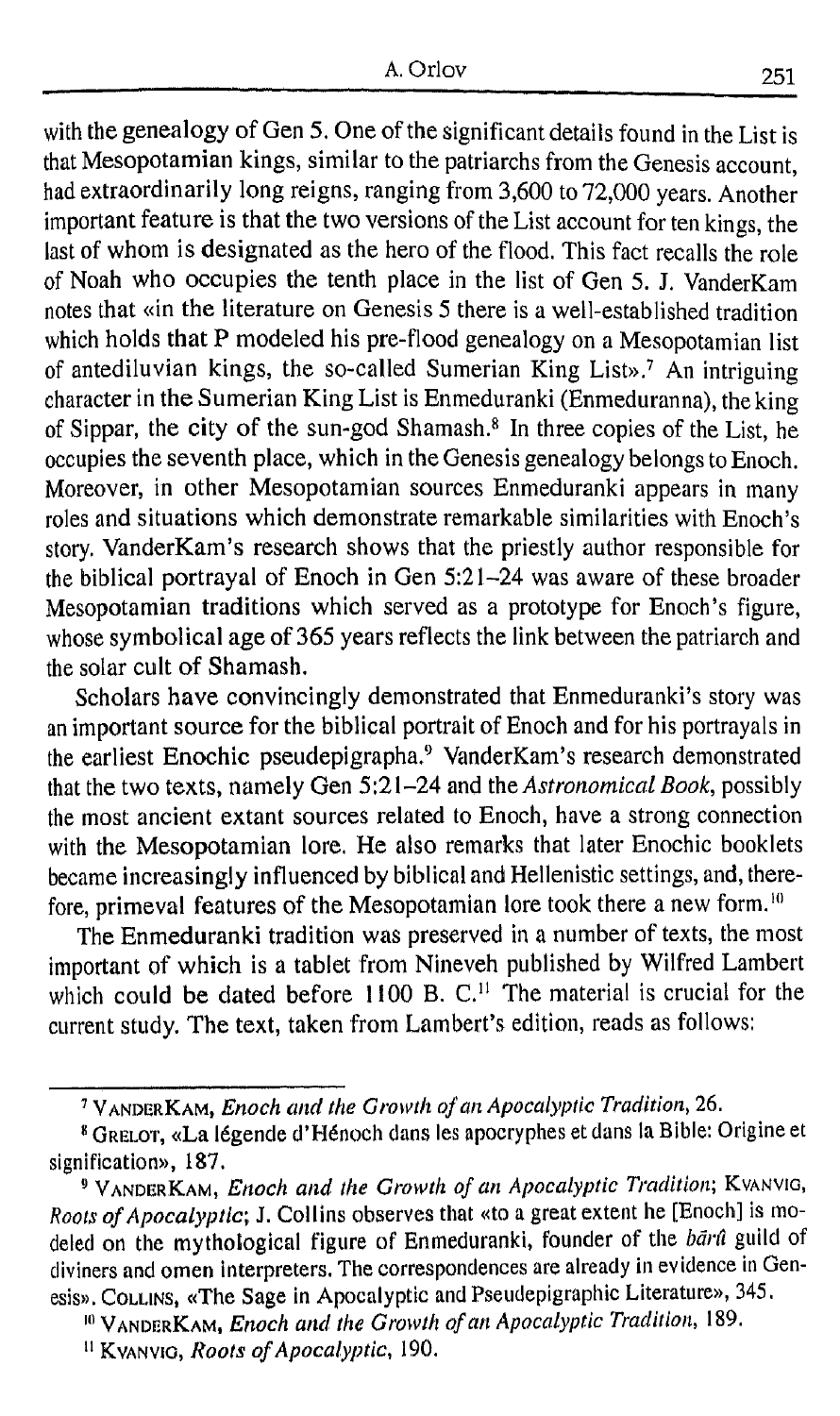- 2. Enmeduranki [king of Sippar],
- 3. the beloved of Anu, Enlil [and Ea].
- 4. Samas and Adad [brought him in] to their assembly,
- 5. Samas and Adad [honored him],
- 6. Samas and Adad [set him] on a large throne of gold,
- 7. They showed him how to observe oil on water, a mystery of Anu, [BnliI and Ea],

8. They gave him the tablet of the gods, the liver, a secret of heaven and [underworld],

9. They put in his hand the cedar[-rod], beloved of the great gods.

10. Then he, in accordance with their [word(?)] brought

11. the men of Nippur, Sippar and Babylon into his presence,

12. and he honored them. He set them on thrones before [him],

13. he showed them how to observe oil on water, a mystery of Anu, Enlil and Ea,

14. He gave them the tablet of the gods, the liver, a secret of heaven and underworld,

15. He put in their hand the cedar[ -rod], beloved of the great gods.

16. (The tablet of the gods, the liver, a mystery of heaven and underworld;

17. how to observe oil on water, a secret of Anu, Enlil and Ea;

18. «that with commentary», When Anu, Enlil; and how to make mathematical calculations. )

19. The learned savant, who guards the secrets of the great gods,

20. will bind his son whom he loves with an oath

21. before Samas and Adad by tablet and stylus and

22. will instruct him. When a diviner,

23. an expert in oil, of abiding descent, offspring of Enmeduranki, king of Sippar,

24. who set up the pure bowl and held the cedar[-rod],

25. a benediction priest of the king, a long-haired priest of Samas

26. as fashioned by Ninhursagga,

27. begotten by a *nisakku-priest* of pure descent:

28. if he is without blemish in body and limbs

29. he may approach the presence of Samas and Adad where liver inspection and oracle (take place).<sup>12</sup>

<sup>12</sup>W. G. LAMBERT, «Enmeduranki and Related Matters», *Journal of Cuneiform Studies* 21 (1967), 126-138, esp. 132. Another bit of evidence related to the Enmeduranki tradition is the first-person statement of Nebuchadnezzar I. The text can be dated to his reign between 1125 B. C. and 1104 B. C. The material demonstrates a number of parallels to the text from Nineveh. It reads as follows: « ... king of Babylon who supervises all the cult-centers and confirms the regular offerings, am **I,** distant scion of kingship, seed preserved from before the flood, offspring of [Enmeduranki], king of Sippar, who set up the pure bowl and held the cedar-wood (rod), who sat in the presence of Shamash and Adad, the divine adjudicators, foremost son, [...], king of justice, reliable shepherd, who keeps the land's foundations secure». LAMBERT, «Enmeduranki and Related Matters», 130.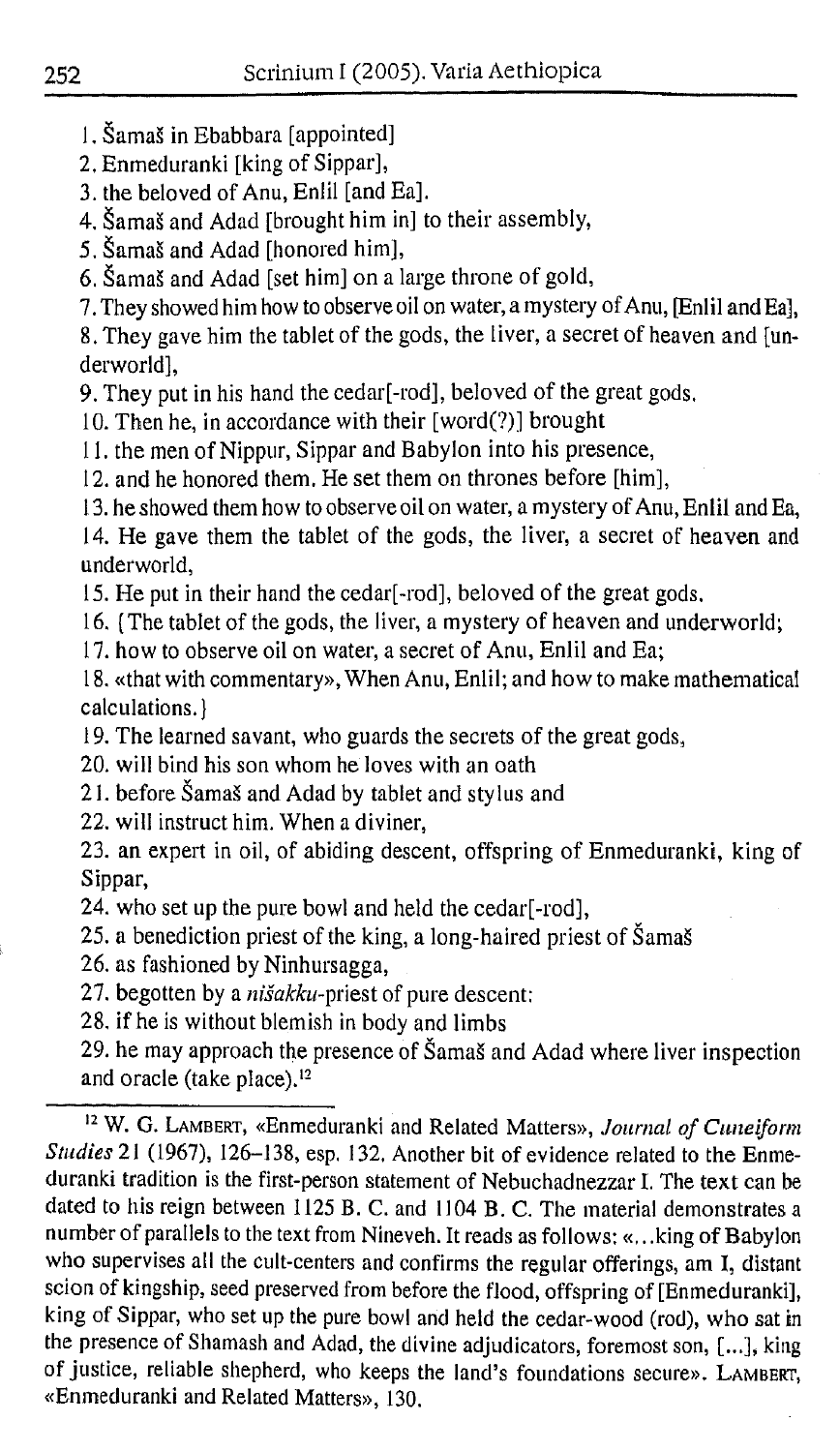This text carries great weight in the investigation of the roles and titles of the seventh antediluvian hero for two reasons. First, it provides a valuable sketch of the roles of its main hero, the seventh antediluvian king Enmeduranki, roles this character has acquired during his interactions with human and divine beings in the terrestrial and celestial realms. Later analysis will show that Enmeduranki's roles appear to be very similar to Enoch's functions and duties as they are presented in the early Enochic traditions.

Second, the tablet from Nineveh also reveals the seventh antediluvian hero's earthly and celestial titles, attesting him as a «learned savant», a «diviner», a «priest», and a «guardian of secrets». Some of these appellations represent the earliest counterparts of the later titles of Enoch and Metatron in Jewish traditions. The analysis now proceeds to a close investigation of Enmeduranki's roles and titles as they are attested in the tablet from Nineveh.

#### **Enmeduranki as the Diviner**

Leo Oppenheim argues that the importance of divination in Mesopotamian culture(s) can be shown by the large number of the preserved omen collections; these collections range in time from the late Babylonian period up to the time of the Seleucid kings.<sup>13</sup> Mesopotamian divination, in Oppenhem's opinion, can be understood as «a technique of communication with the supernatural forces that are supposed to shape the history of the individual as well as that of the group».<sup>14</sup> Divination presupposed the belief that these forces are able and sometimes willing to communicate their intentions since they are interested in the well-being of the individual or the group.<sup>15</sup>

The art of divination in the Mesopotamian religious environment was practiced by several groups of highly trained professionals. One of the most prominent and frequently mentioned groups is the *barû* guild, a group of oracie-priests.16 James VanderKam suggests that the title of this enigmatic

<sup>13</sup>L. OPPENHEIM, *Ancient Mesopotamia: Portrait of a Dead Civilization,* Chicago: The University of Chicago Press, 1964, 206.

<sup>14</sup> OPPENHEIM, *Ancient Mesopotamia: Portrait of a Dead Civilization, 207.*  <sup>15</sup>Ibid.

<sup>&</sup>lt;sup>16</sup> On the *bārû* guild, see H. ZIMMERN, Beiträge zur Kenntnis der babylonischen Religion. Die Beschwörungstafeln šurpu. Ritualtafeln für den Wahrsager, Beschwörer, und Sänger, Leipzig 1896-1901 (Assyriologische Bibliothek, 12), 86-87; A. HAL-DAR, *Associations of Cult Prophets Among the Ancient Semites,* Uppsala: Almkwist & Wiksell, 1945, Iff.; J. RENGER, «Untersuchungen zum Priestertum in der altbabylonischen Zeit», *Ze itsch rift far Assyriologie* 59 (1969), 203-204; OPPENHEIM, *Ancient Mesopotamia: Portrait ofa Dead Civilization,* 212ff.; VANDERKAM, *Enoch and the Growth of an Apocalyptic Tradition,* 56; M. S. MOORE, *The Balaam Traditions: Their Character and Development,* Atlanta, GA, 1990 (Society of Biblical Literature */* Dissertation Series, 113), 41-46.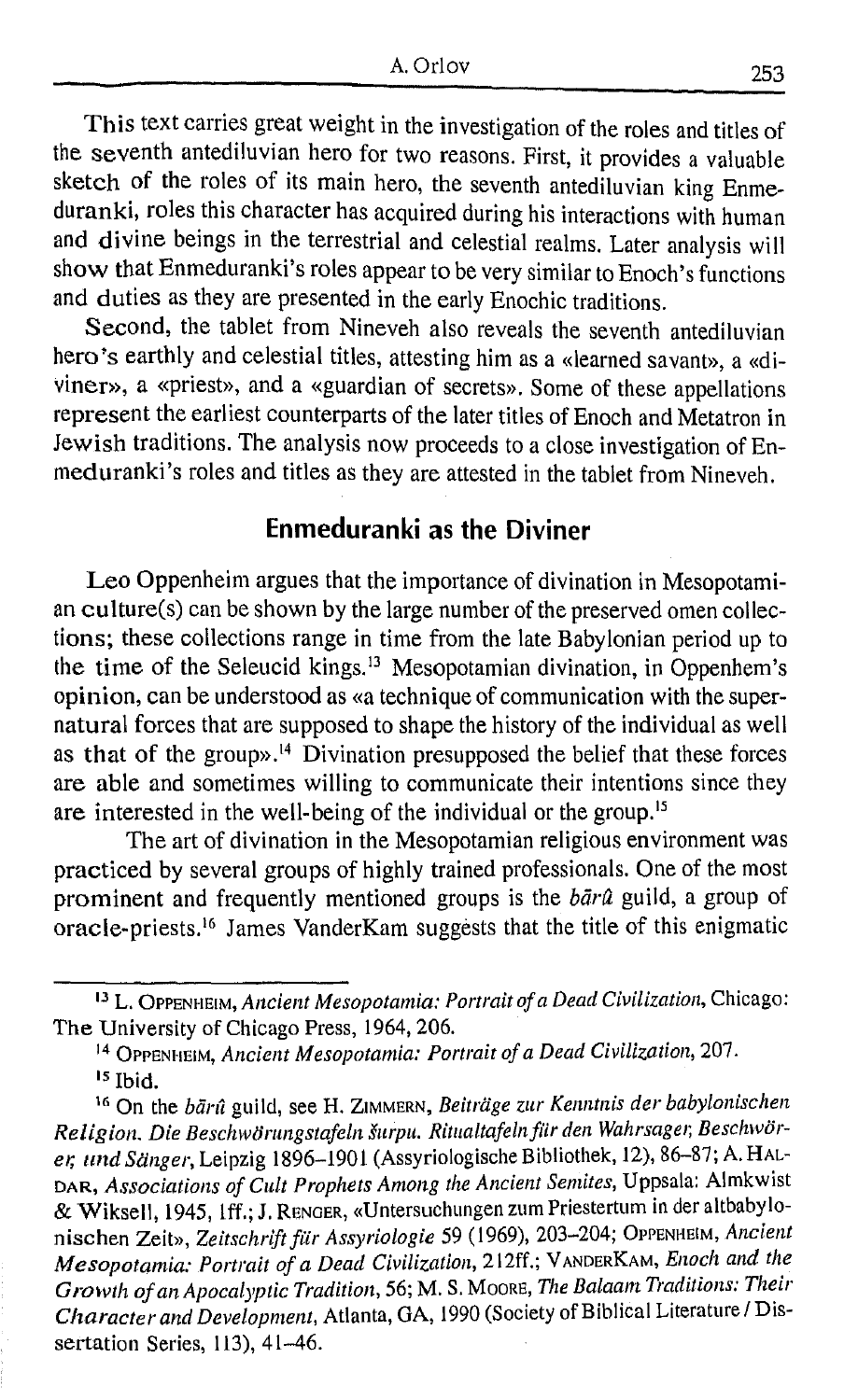group derives from the Akkadian verb  $bar\{u}$ , which means «to see, to observe».<sup>17</sup> Among the divination techniques used by the  $b\bar{a}r\hat{u}$  practitioners are the observation of omens connected with the interpretations of configurations of oil in water, the patterns of rising smoke, the conditions of internal organs of sacrificial animals, and mantic dreams.

The text from Nineveh refers to som e of these procedures often used in Mesopotamian divination such as lecanomancy, an observation of oil in water, and hepatoscopy, an inspection of the liver of the sacrificial animal. It also mentions another, apparently even more enigmatic technique involving the use of a cedar<sup>[-rod].<sup>18</sup> References to these divinatory rites are repeated</sup> many times in the text, first as a special knowledge (a divine secret, «a mystery of Anu, Enlil and Ea») which was passed to Enmeduranki (or, literally, «shown [ $u\check{s}abr\hat{u}$ ] to him») by the deities Shamash and Adad,<sup>19</sup> and then as the mysteries transmitted by Enmeduranki to some humans, including his son<sup>20</sup> and then practiced routinely by diviners.<sup>21</sup>

The full meanings of these divinatory procedures as means of communication with the upper realm are shrouded in mystery. Mesopotamian sources,

<sup>17</sup>V ANDERKAM, *Enoch and the Growth of an Apocalyptic Tradition,* 56. See also HALDAR, Associations of Cult Prophets, 1. Alfred Haldar observes that  $b\bar{a}r\hat{u}$  is «usually interpreted "seer", "visionary" in general, without reference to any special mode of divination».

<sup>18</sup> Wilfred Lambert observes that it represents «an oftmentioned ritual appurtenance, the function of which is no longer understood». LAMBERT, «Enmeduranki and Related Matters», 127. For the possible meanings of this ritual, see E.J. WILSON, «A Note on the Use of erinnu in bārû-Rituals», *Journal of the Ancient Near Eastern Society* 23 (1995), 95-98. See also ZIMMERN, *Die Keilinschriften und das Alte Testament*, 533, n. 5.

 $19$  vv. 7-8 «... They [Šamaš and Adad] showed him how to observe oil on water, a mystery of Anu, [Enlil and Ea], they gave him the tablet of the gods, the liver, a secret of heaven and [underworld]...». LAMBERT, «Enmeduranki and Related Matters», 132.

 $20$  vv. 13-17 «... he showed them how to observe oil on water, a mystery of Anu, Enlil and Ea, he gave them the tablet of the gods, the liver, a secret of heaven and underworld, he put in their hand the cedar[-rod], beloved of the great gods. The tablet of the gods, the liver, a mystery of heaven and underworld; how to observe oil on water, a secret of Anu, Enlil and Ea...». LAMBERT, «Enmeduranki and Related Matters», 132.

<sup>21</sup>vv. 22-29 « ... When a diviner, an expert in oil, of abiding descent, offspring of Enmeduranki, king of Sippar, who set up the pure bowl and held the cedar[-rod], a benediction priest of the king, a long-haired priest of Shamash as fashioned by Ninhursagga, begotten by a *niSakktt-priest* of pure descent if he is without blemish in body and limbs he may approach the presence of Shamash and Adad where *liver inspection* and oracle (take place)». LAMBERT, «Enmeduranki and Related Matters», 132.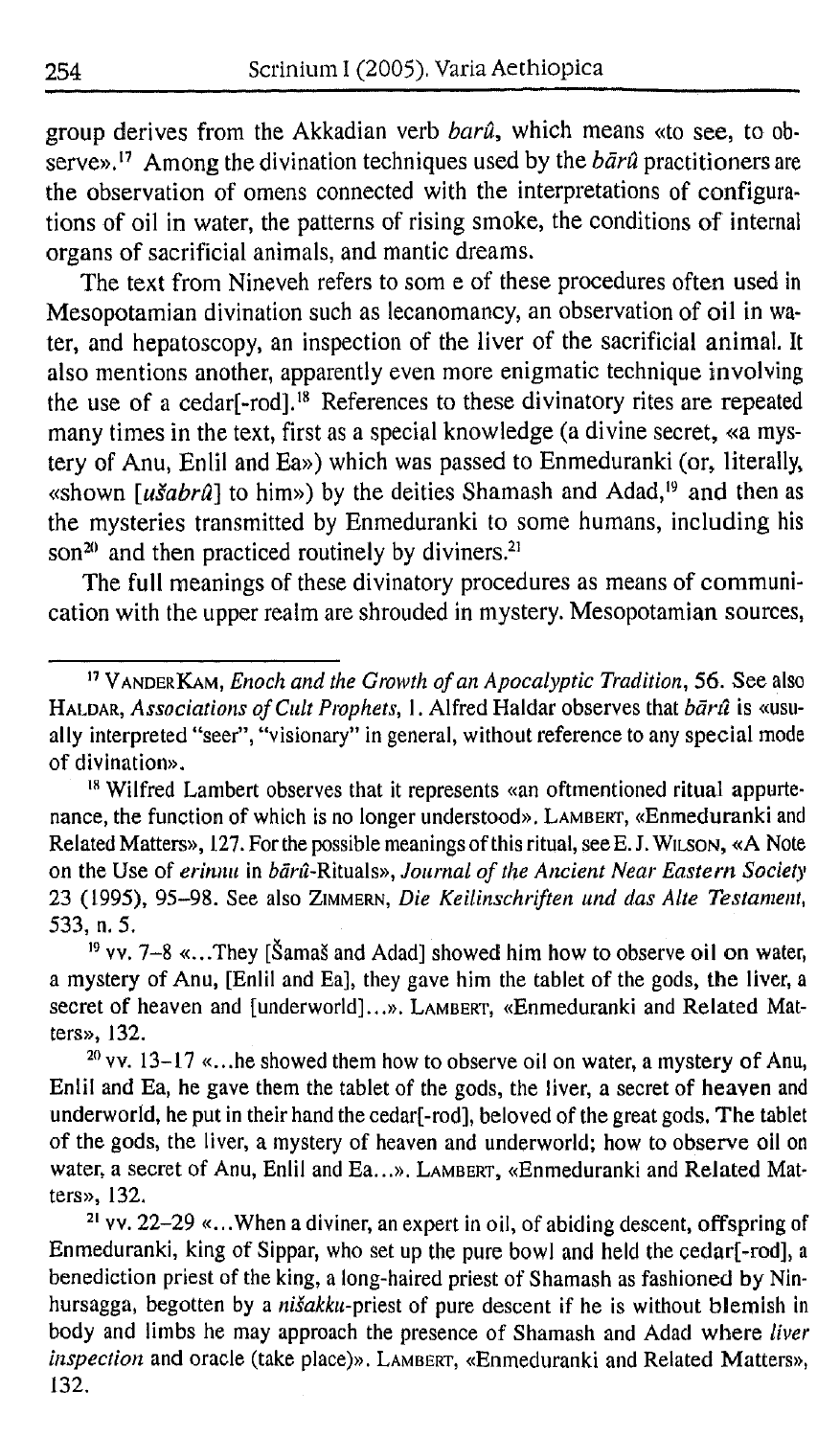however, give at least some hints about how the external side of these procedures was carried out. During the lecanomancy procedure, a diviner, a bara practitioner, normally poured oil in a bowl of water held on his lap.<sup>22</sup> The movements of oil in water, in its relation to the surface of the bowl and its rim, and the formation and the color of oil were then interpreted $23$  in relation to the appropriate political, military or personal situations.<sup>24</sup>

Hepatoscopy was an attempt to communicate with the deity through the medium of the body of an animal slaughtered for this purpose.<sup>25</sup> Usually the hepatoscopy ritual was a part of a more complex rite of extispicy in which several animal organs, including the windpipe, the lungs, the liver (considered the seat of the soul),<sup>26</sup> and the gall bladder were explored. The  $b\bar{a}r\hat{u}$ practitioner normally began the ritual by petitioning the oracle gods, Shamash and Adad, asking them to inscribe their message upon the entrails of the animal. Then, through the exploration of the inner parts of the animal, the diviner made predictions «based on atrophy, hypertrophy, displacement, special markings, and other abnormal features of the organs».27 Leo Oppenheim observes that early Mesopotamian hepatoscopy apparently was a technique of a binary, yes-or-no level. Numerous models of the liver made of clay found on various Mesopotamian sites point to the popularity of this technique in the cultures of this region.28 Michael Moore observes that generally the ritual of extispicy was so expensive that only royal persons and nobles could afford it. It was also regarded as the most reliable divinatory technique and was often employed as a check on all others.<sup>29</sup>

<sup>22</sup> OPPENHEIM, *Ancient Mesopotamia: Portrait of a Dead Civilization, 212.* 

<sup>&</sup>lt;sup>23</sup> One of the Mesopotamian texts cited by Michael Moore provides an example of such interpretation: «If the oil divides into two; for a campaign, the two camps will advance against each other; for treating a sick man, he will die. If the flour, in the east, takes the shape of a lion's face, the man is in the grip of a ghost of one who lies in the open country; the sun will consign it (the host) to the wind and he will get well». Moore, *The Balaam Traditions: Their Character and Development, 43.* 

<sup>24</sup> OPPENHEIM, *Ancient Mesopotamia: Portrait of a Dead Civilization,* 212; 10., The Interpretation of the Dreams in the Ancient Near East, with a Translation of an *Assyrian Dream-Book* (Transactions of the American Philosophical Society, 46.3; Philadelphia, American Philosophical Society, 1956), 242.

<sup>25</sup> OPPENHEIM, *Ancient Mesopotamia: Portrait of a Dead Civilization, 212.* 

<sup>26</sup>HALDAR, *Associations of Cult Prophets,* 6; G. CONTENAU, *La divination chez les*  Assyriens et les Babyloniens, Paris: Payot, 1940, 235ff.

<sup>&</sup>lt;sup>27</sup> OPPENHEIM, *Ancient Mesopotamia: Portrait of a Dead Civilization*, 212.

<sup>28</sup> MOORE, *The Balaam Traditions: Their Character and Development, 42.* 

<sup>29</sup> MOORE, *The Balaam Traditions: Their Character and Development,* 42. See also J. Nougayrol, «La divination babylonienne», in: A. Caquot - M. LEIBOVICI (eds.), *La Divination,* Paris: Presses Universitaires de France, 1968,25-81, esp. 38.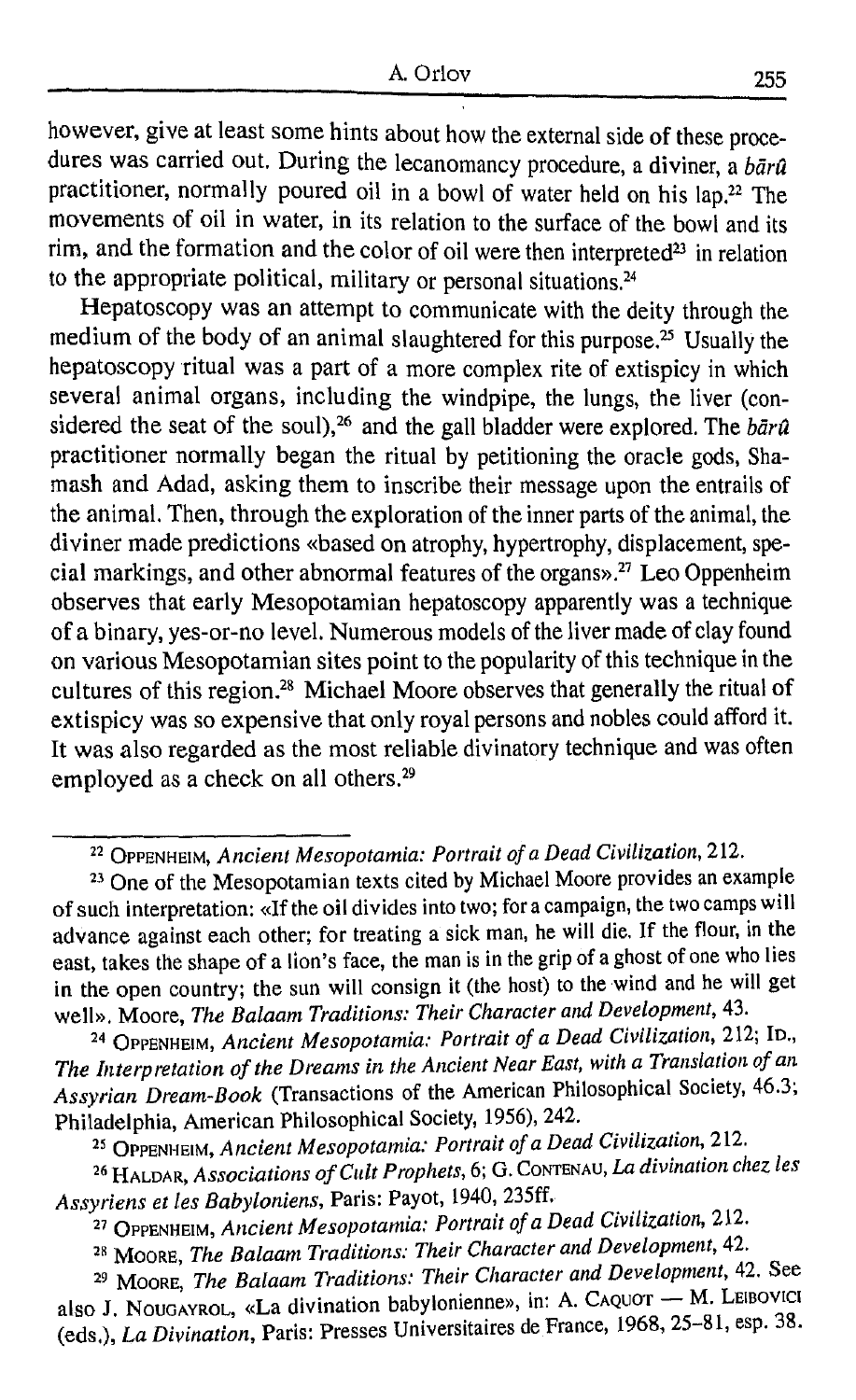A significant feature of the tablet from Nineveh is that Enmeduranki acquired his expertise in the divinatory arts directly from Shamash and Adad. Both of these deities are traditionally associated with knowledge of divination and are sometimes called «lords of oracles». More commonly, Shamash is referred to as the «lord of decisions» and Adad as the «lord of the oracle/ omen».<sup>30</sup>

#### **Enmeduranki as the Expert in** Secrets

In the previous section it was pointed out that the text from Nineveh refers to particular knowledge about the divinatory procedures transmitted to Enmeduranki in the course of his visitation of the divine assembly. It is intriguing that when the tablet from Nineveh refers to this divinatory knowledge, it uses vocabulary that specifically stresses the esoteric character of the information which the seventh antediluvian king received during his initiations in the celestial realm. Before proceeding to a close analysis of this distinct terminology, I must make general comments about Enmeduranki's initiation into celestial knowledge.

First, some attention must be paid to the level of initiation. The text stresses that Enmeduranki enjoys special relationships with three chief gods -Anu, Enlil and Ea. He is defined as their «beloved» (narāmu), an important title which signals the particular type of relationship between the initiate and the deities.<sup>31</sup> It is noteworthy that he was brought ( $\ddot{s}\ddot{u}rubu$ ) to the inner circle of the celestial community (the divine assembly) by gods themselves, namely the deities responsible for natural phenomena - the solar deity Shamash and deity of weather Adad. The reference to the deities of luminaries and weather anticipates here the later Enochic legends in which the seventh antediluvian hero is initiated by the angel Uriel into astronomical and meteorological lore.<sup>32</sup>

A second significant detail of Enmeduranki's initiation is that the hero is described as the one who has a seat («a large throne of gold») in heaven, which indicates his elevated status and possibly a newly acquired celestial

<sup>30</sup>VANDERKAM, *Enoch and the Growth of an Apocalyptic Tradition, 58.* 

<sup>31</sup>Later rabbinic materials often apply this title to Enoch. Thus *Peshikta de* Rap *Kahana* defines Enoch as «beloved». In *Midrash Ha-Gadol* Enoch is defined as the «Beloved Seventh».

<sup>32</sup> James VanderKam traces another similarity with the Enochic tradition. He observes that Enoch's entry into God's throne room in chapter 14 of the *Book of the Watchers* «is reminiscent of Enmeduranki's admission to the presence of Shamash and Adad, but, while the ancient king there learned divinatory techniques, Enoch is told in a forthright way (though in a dream - a common mantic medium) what will befall the angels who had sinned». VANDERKAM, *Enoch and the Growth of an Apocalyptic Tradition,* 131.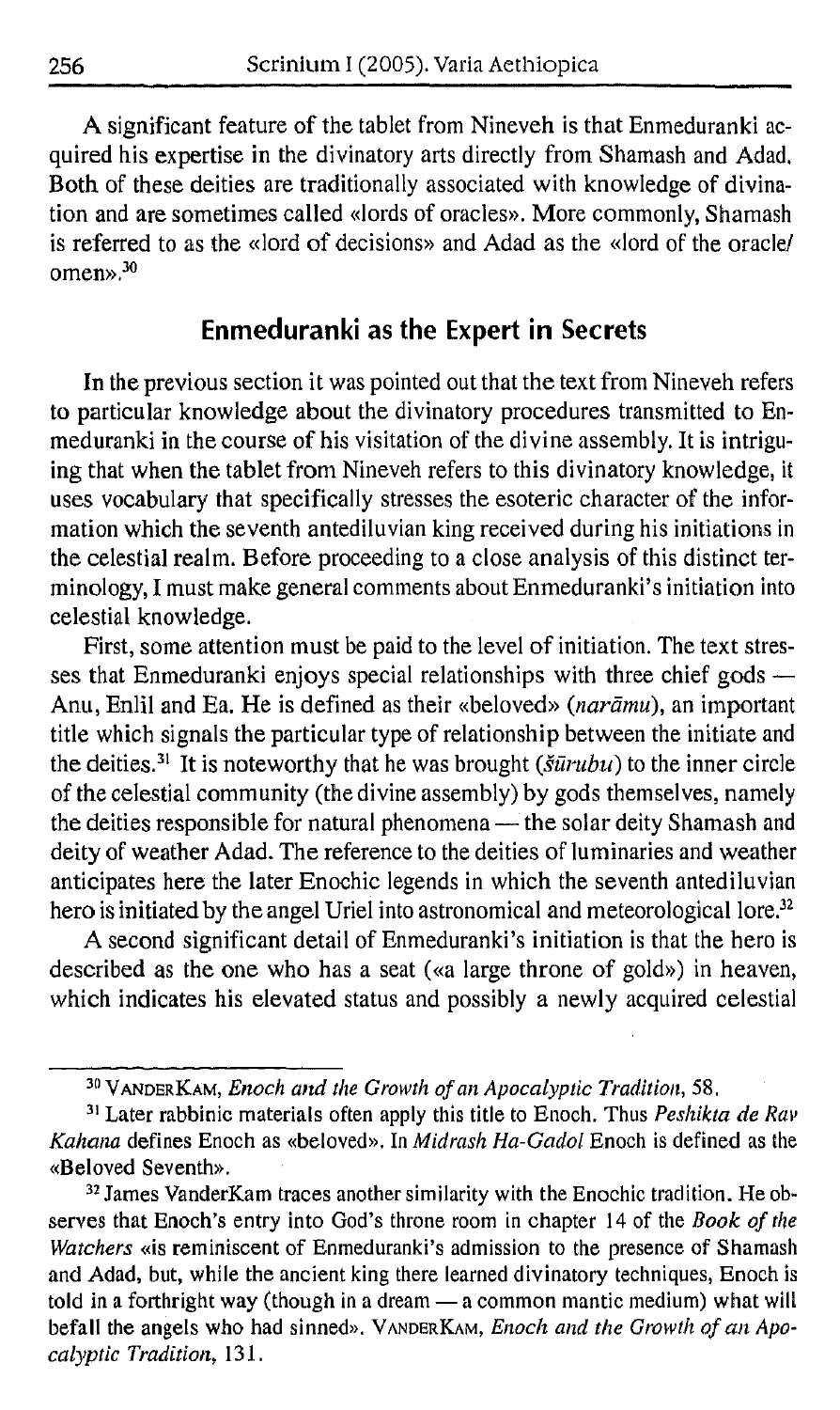rank of the initiate. Kvanvig observes in relation to this detail that the fact that Enmeduranki «is seated on a golden throne among the gods ... must mean that he was included in their assembly».<sup>33</sup>

A third significant feature is that the knowledge Enmeduranki received in the assembly of the gods is explicitly labeled as esoteric: the text refers to the «secrets» and «mysteries» acquired by the seventh antediluvian king. This terminology is applied to the knowledge about the divinatory procedures, the rituals of lecanomancy and hepatoscopy:14 In the text the phrase «how to observe oil on water» is followed by the expression «a mystery  $(nisirtu)^{35}$  of Anu, Enlil and Ea» and the phrase «the tablet of the gods, the liver» (which possibly refers to a tablet of liver omens<sup>36</sup>) is followed by the expression «a secret (*pirištu*) $37$  of heaven and earth». Both clauses are repeated later in verses 13-14 and 16-17. In verses 16-17 the words «mystery» and «secrets» have changed places: «a mystery of heaven and underworld» and «a secret of Anu, Enlil and Ea», indicating that both terms are used interchangeably by the authors (or editors) of the text. $38$ 

Several words should be said about the tablet  $(\mu p \mu)$  first identified as «a secret of heaven and underworld» (vv. 8 and 14) and later as «a mystery of heaven and underworld» (v. 16). Helge Kvanvig observes that the language of the tablet emphasizes the esoteric character of the divine wisdom revealed to Enmeduranki, reinforced by such terms as nisirtu (mystery) and purištu (secret).39 The esoteric character of the knowledge received by Enmeduranki and then transmitted to the  $b\bar{a}r\hat{u}$  guild is also underscored in the text by a reference to the oath which precedes the king's instructions to his son.

Another important detail of the tradition about the tablet that might point to the content of this esoteric knowledge is the juxtaposition of the terms «secrets» and «mysteries» with the phrases «heaven and underworld» or «heaven and earth». Kvanvig points out that both phrases possibly have cosmological meaning.<sup>40</sup> Intended to describe the totality of creation, this terminolo-

33 KVANVIG, *Roots of Apocalyptic,* 187.

36 KVANVIG, *Roots of Apocalyptic,* 187.

<sup>&</sup>lt;sup>34</sup> Alfred Haldar observes that «the secret of divination is thus to be regarded as a secret knowledge confined to the priesthood and in which the uninitiated could have no share». HALDAR, *Associations of Cult Prophets, 4.* 

<sup>&</sup>lt;sup>35</sup> Helge Kvanvig clarifies that this term means literally «that which is protected». KVANVIG. *Roots of Apocalyptic,* 188.

<sup>:17</sup> Literally this term means «that which is separated». KVANVIG, *Roots of Apocalyptic, 188.* 

<sup>3</sup>S KVANVIG, *Roots of Apocalyptic,* 188.

 $<sup>39</sup>$  Ibid.<br><sup>40</sup> Kvanvig points out that the phrase rendered in the Lambert's translation as a</sup> «secret of heaven and underworld» can also be translated as a «secret of heaven and *earth».* KVANVIG, *Roots of Apocalyptic,* 188.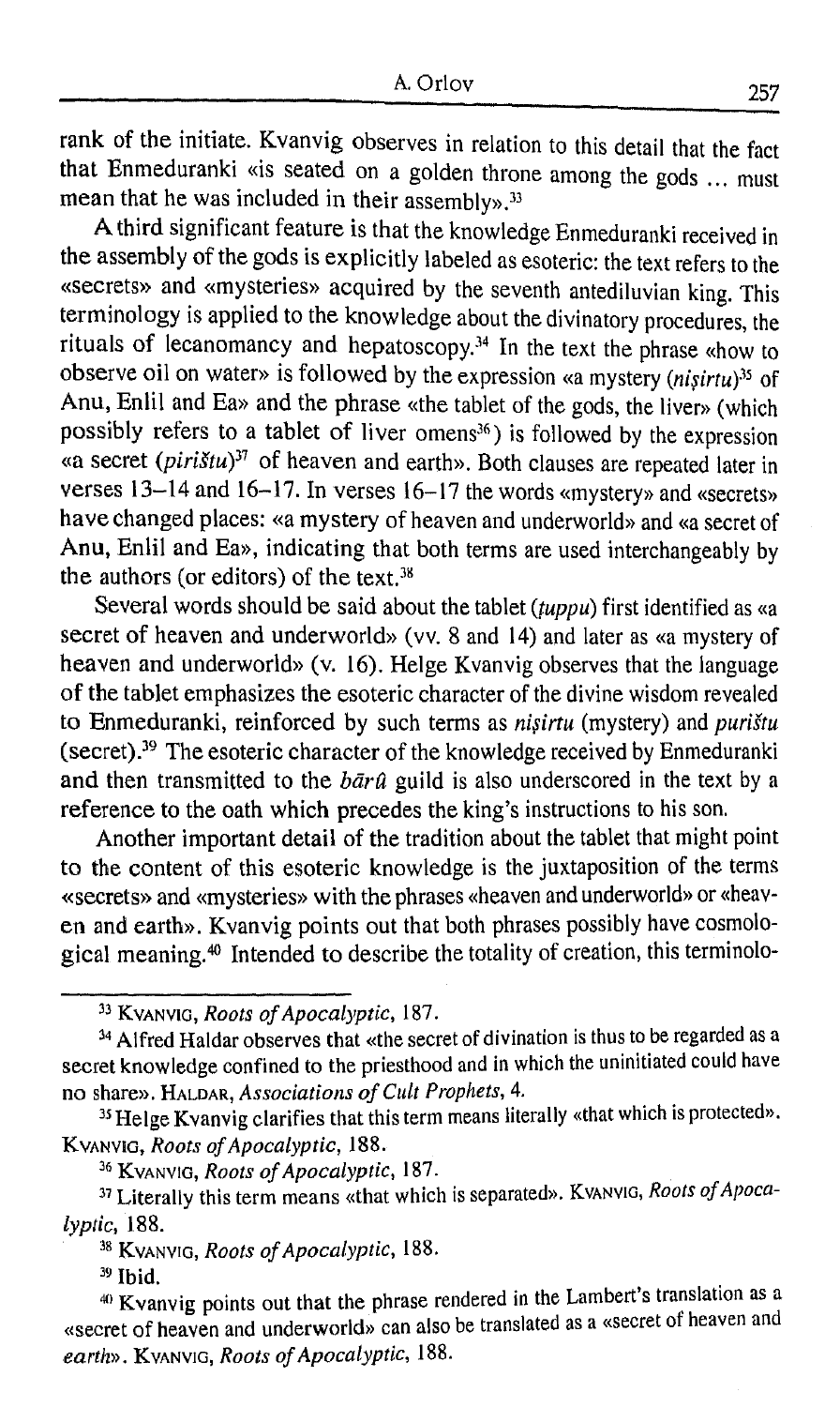gy can also be related to cosmogonic and creational concepts. The identification of the secrets with cosmological knowledge recalls 2 Enoch, where the notion of secrets is applied solely to the mysteries of God's creation.

The reference to the tablet which crosses the boundaries between heaven and earth **in** the Nineveh text anticipates later traditions about the celestial tablets found in various Enochic materials. Pierre Grelot points to the terminological similarities between Enoch's heavenly tablets and Enmeduranki's tablets representing the mystery of «heaven and earth» and argues that «Enmeduranki knows "the secret of Anu, of Bel and of Ea" only because Shamash and Adad have delivered unto him "the tablet of the gods, the tablet of the mystery of heaven and earth"; and here one easily recognizes the prototype of the "heavenly tablets" communicated to Enoch».<sup>41</sup>

Finally, a remark must be made about Enmeduranki's titles that the text brings up in conjunction with his expertise in esoteric knowledge. The text from Nineveh defines him as «the learned savant, who guards the secrets of the great gods». Kvanvig observes that this phrase reveals the seventh antediluvian king in at least two roles which appear to be closely interconnected. Enmeduranki is described first as a «learned savant» (ummânu mūdu) and second as the «guardian (lit. «guarding») of the secrets (*nāșir pirišti*) of the great gods».<sup>42</sup> The latter title is especially important for this investigation since it establishes a definite background for the future patriarch's role as an expert in secrets in the Enochic tradition and his designation as **tl'Ti l:I,,'**  (Knower of Secrets) in the Metatron lore.43 The dissemination of esoteric information will remain one of the major functions of the seventh patriarch in various Enochic traditions which depict him sharing astronomical, meteorological, calendarical, and eschatological knowledge with his sons and other people during his short visit to earth. Knowledge of secrets will also playa significant part in Metatron's duties in the Merkabah tradition where he will be responsible for transmitting the highest secrets to the Princes under him, as well as to humankind.

#### **Enmeduranki as the Mediator**

On closer examination of the structure of the text from Nineveh, a significant characteristic of this narrative stands out: the tablet emphasizes not only what happened to Enmeduranki in the celestial realm but also what he

<sup>&</sup>lt;sup>41</sup> GRELOT, «La légende d'Hénoch dans les apocryphes et dans la Bible: Origine et signification», 15.

<sup>42</sup> K VANVIG, *Roots of Apocalyptic, 188.* 

<sup>&</sup>lt;sup>43</sup> John Collins notes that «Enoch's role as revealer is ... illuminated by the parallel with Enmeduranki. The Sumerian king was admitted into the divine assembly and shown mysteries that included the tablets of heaven and the techniques of divination». COL-LINS, *Seers, Sybi/s and Sages in Hellenistic-Roman Judaism, 45.*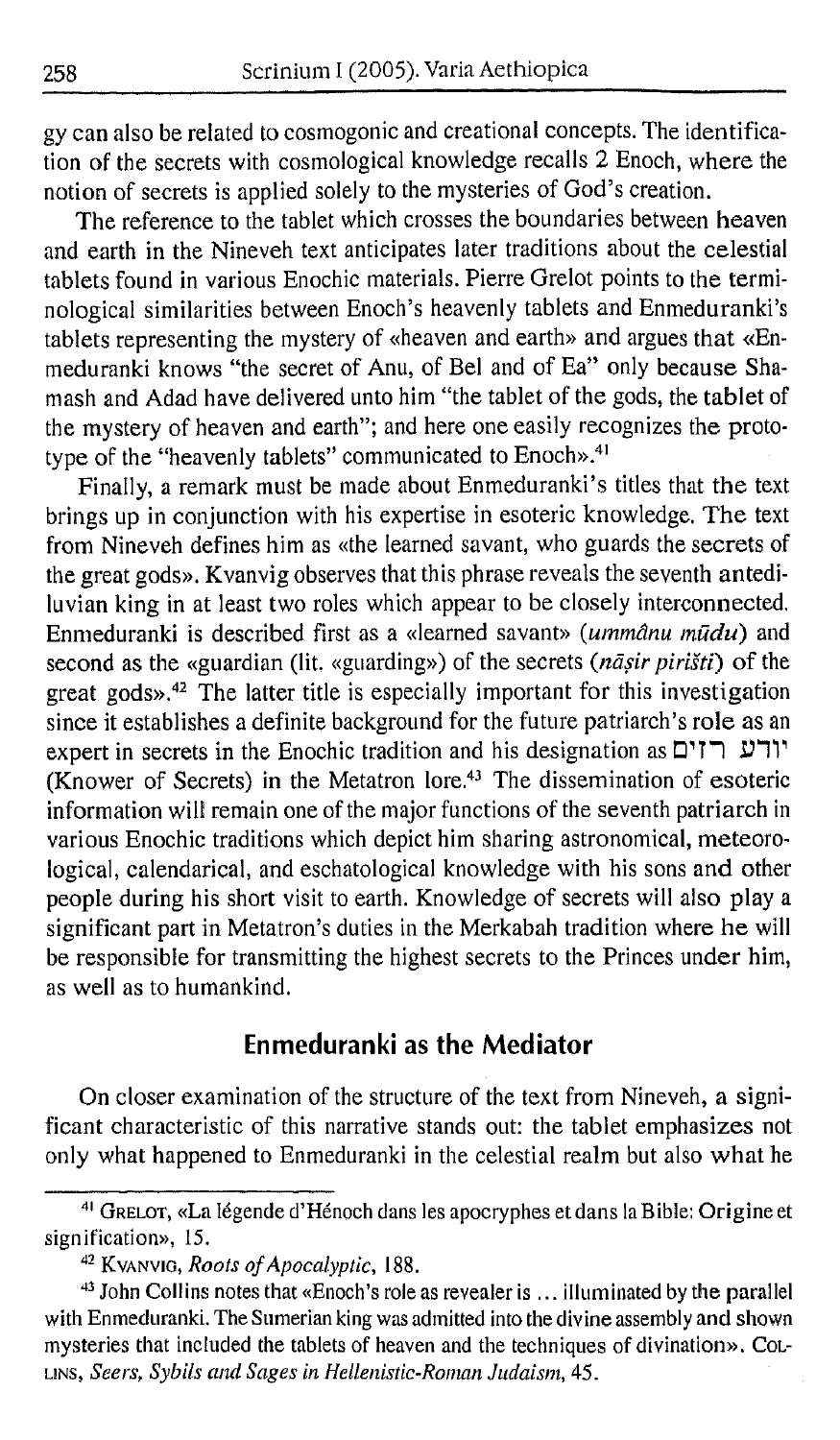did upon his return to earth. The multiple references to his earthly instructions to the people and to his son stress this concern of the authors or editors of the account. The text therefore makes explicit that one of the most important functions of the initiated Enmeduranki is transmission of the knowledge that he received from the deities to inhabitants of the terrestrial realm. This account of the mediation of knowledge is similar to later Enochic traditions. Just like Enmeduranki, who transmitted knowledge to the people of Nippur, Sippar and Babylon and to his son, Enoch later would share the esoteric lore that he received from Uriel and God with humans and with his son Methuselah. Both traditions stress the pattern of mediation (Deity/angels - Enmeduranki/Enoch — people/son) in which Enmeduranki/Enoch occupies the pivotal role of a middleman. In the text from Nineveh, the instructions given to Enmeduranki by the deities have a literary content and form identical to the revelations dispatched by Enmeduranki later to the people of Nippur, Sippar and Babylon:

vv. 7-9 ... They [deities] showed him [Enmeduranki] how to observe oil on water, a mystery of Anu, [Enlil and Ea], they gave him the tablet of the gods, the liver, a secret of heaven and [underworld], they put in his hand the cedar[-rod], beloved of the great gods ...

vv. 13-15 ... he [Enmeduranki] showed them [people of Nippur, Sippar and Babylon] how to observe oil on water, a mystery of Anu, Enlil and Ea, he gave them the tablet of the gods, the liver, a secret of heaven and underworld, he put in their hand the cedar[-rod], beloved of the great gods...<sup>44</sup>

Helge Kvanvig observes that these two sections are deliberately set in parallel in order to emphasize the authority of the divinatory knowledge that was received from the gods in the heavenly assembly.<sup>45</sup> The exact parallelism also stresses that the content of the knowledge transmitted to the *biiru*  guild is precisely the same as the knowledge into which Enmeduranki was initiated by the gods.

The text shows that Enmeduranki's mediation is multifaceted and executed not only through a set of oral and written communication, but also through the establishment of distinct social and religious structures. It is noteworthy that Enmeduranki's instructions in the divinatory rituals to the people were preceded by the establishment of social settings (<<He set them on thrones before [him]») that mirror the social structure of the divine assembly. This detail was probably intended to stress the fact that the dispatching of esoteric information necessarily involves fixed hierarchical settings. The text also highlights the importance of the initiatory oath preceding the earthly initiation, since Enmeduranki «will bind his son whom he loves with an oath», and only after that he «will instruct him».

<sup>44</sup> LAMBERT, «Enmeduranki and Related Matters», 132.

<sup>45</sup> KVANV1G, *Roots of ApocalyptiC, 186.*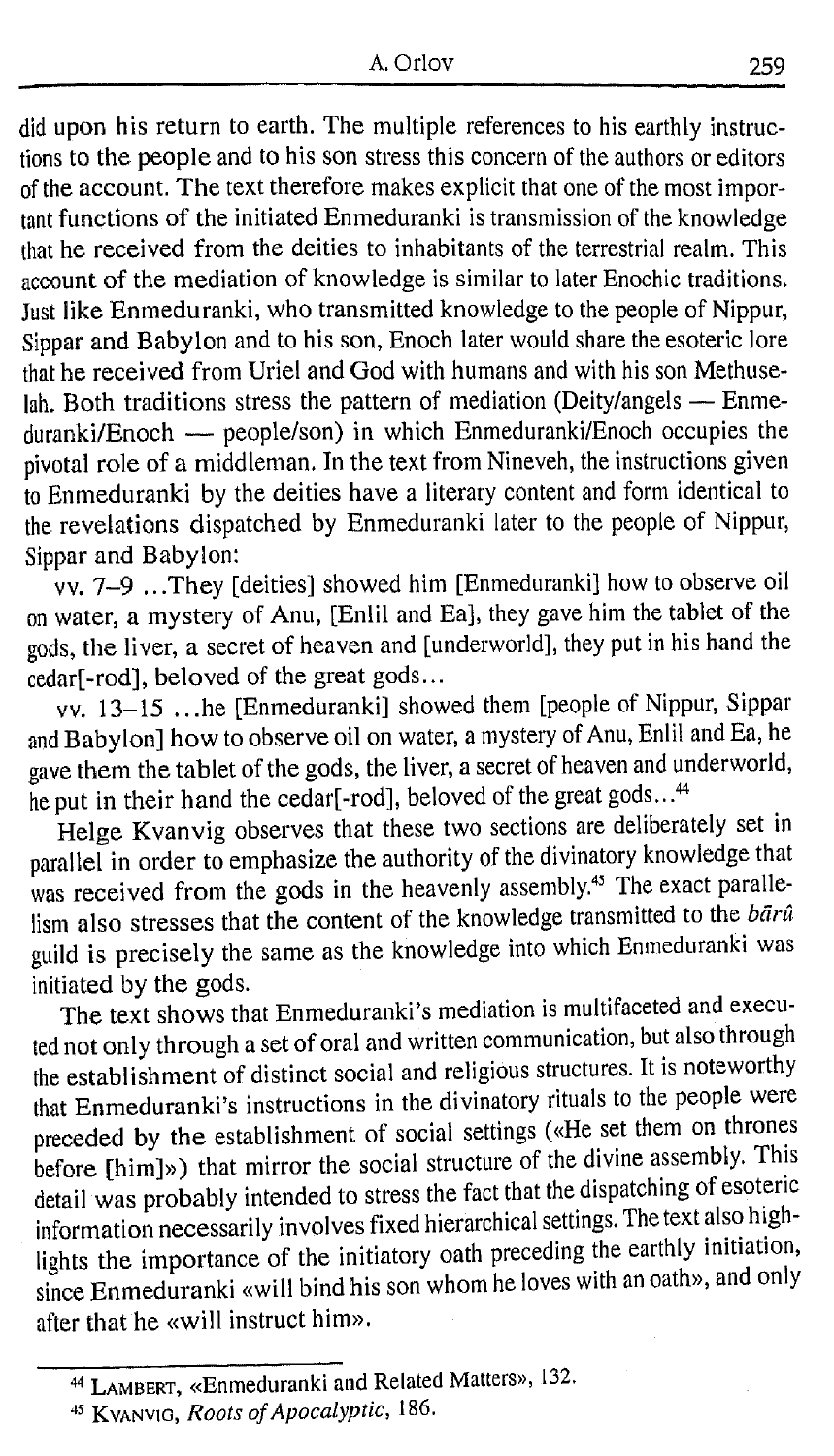Finally, for this section, a comment should be made on the references to the tablet(s) found in the Nineveh text and their mediating role in the process of the transmission of the knowledge. The text mentions the tablet several times, treating it as an object given to Enmeduranki by the deities in the celestial realm and then dispatched by the seventh antediluvian hero to the *baru* guild and to his son. This tablet is a medium that has the capacity to cross the boundaries between the upper and lower realms, as well as the boundaries of the generations. This two-fold function of the tablet as the instrument able to bridge the vertical (heavenly and celestial) and horizontal (antediluvian and postdiluvian) gaps makes it possible for it to remain a pivotal symbol of mediation prominent in the Mesopotamian and Enochic traditions.

Kvanvig, after meticulously examining the similarities between the imagery of the heavenly tablet(s) in the Nineveh text and in early Enochic materials (1 Enoch 81 and the *Epistle of Enoch),* demonstrated that despite the different provenance of these traditions, their concepts of the tablet(s) exhibit striking parallels not only in general ideas but also in technical terminology.46

#### **Enmeduranki as the Scribe**

The references to the tablets in the text from Nineveh mentioned above help us clarify another role of the seventh antediluvian hero that occupies a prominent place in the early Enochic traditions. This is the role of a scribe whose writings are predestined to cross the boundaries between the celestial and the earthly realms. Although the text from Nineveh does not explicitly label Enmeduranki as a scribe, several details of the king's description in this narrative seem to point to his connection to the scribal profession.

The first hint comes from the references to the celestial tablets that Enmeduranki receives in the assembly of gods. Pierre Grelot, in the section of his study dedicated to Enoch's scribal duties, observes that the «tablet of the gods, a secret of heaven and earth» recalls the celestial tablets given later to the patriarch Enoch.<sup>47</sup> The imagery of the celestial and terrestrial tablets looms large in early Enochic materials and in some of them is directly linked with Enoch's scribal duties. Thus, 4Q203 8 refers to a «copy of the seco[n]d tablet of [the] le[tter...] by the hand of Enoch, the distinguished scribe...», $48$  The imagery of the tablet is combined here with the patriarch's title «distinguished scribe» (לפר פרשא). The passage, however, is very fragmentary and pro-

<sup>46</sup> KVANVIO, *Roots of Apocalyptic,* 76-79, 240-241.

<sup>47</sup> GRELOT, «La legende d'Henoch dans les apocryphes et dans la Bible: Origine et signification», 15.

<sup>48</sup>F. GARciA MARTfNEZ - E, J. C. TIOCHELAAR (eds.), *The Dead Sea Scrolls Study Edition, Leiden* - New York - Köln 1997, vol. 1, 411.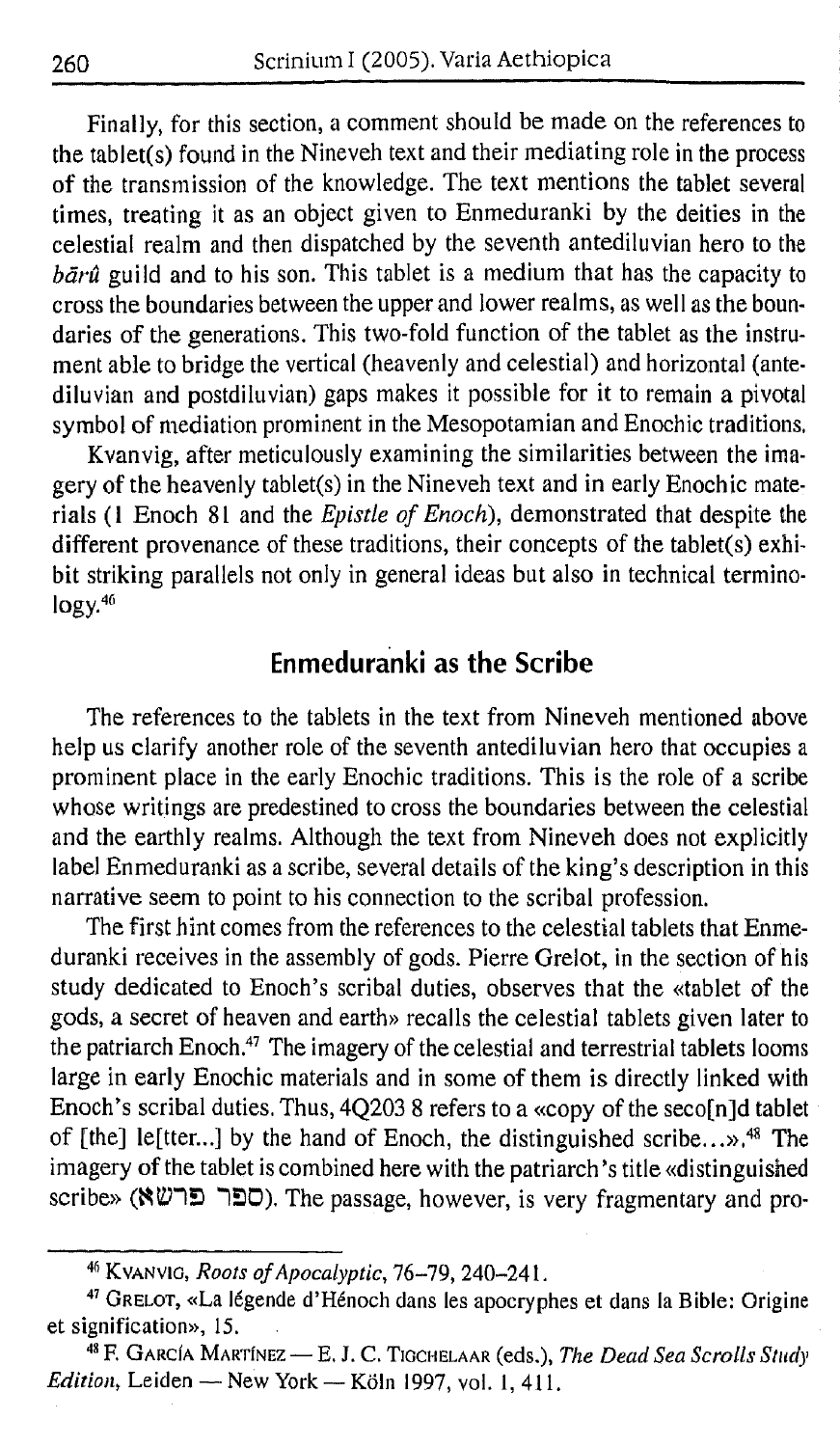vides little information about the tablet. More extended evidence is preserved in 1 Enoch 81:1-6, where the motif of the celestial tablets coincides with two other themes: the patriarch's instructions to his son and Enoch's scribal activities. In this passage the patriarch, after reading the tablets in the upper realm, is brought by angels to the earth to instruct his son Methuselah and copy for him the content of the celestial tablets.

And he said to me: «0 Enoch, look at the book of the tablets of heaven and read what is written upon them, and note every individual fact». And I looked at everything in the tablets of heaven, and I read everything which was written, and I noted everything... And these three holy ones brought me, and set me on the earth before the door of my house, and said to me: «Tell everything to your son Methuselah ... For one year we will leave you with your children, until you have regained your strength, that you may teach your children, and write (these things) down for them, and testify to all your children».49

The passage deals with three significant motifs: the celestial tablets, the instruction of Methuselah on earth, and Enoch's duties as the scribe who writes down the content of the tablets. An almost identical cluster of motifs is discernable in the pericope found in the text from Nineveh. Verses 19–22 describe Enmeduranki instructing his son in the divine secrets and then transferring to him a tablet and a stylus, the tools of the scribal profession: «the leamed savant, who guards the secrets of the great gods, will bind his son whom he loves with an oath before Shamash and Adad by tablet and stylus and will instruct him».50

In these two strikingly similar accounts that deal with the initiation of the visionary's son, one detail should be noted: in both accounts the visionaries appear to be associated with the scribal profession. In the Enochic text it is made obvious by the explicit reference to the patriarch's writing activities, and in the Mesopotamian text by the implicit reference to a stylus, a scribal tool.<sup>51</sup> This is supported further by the fact that in the Babylonian text the stylus is also tied to the role of the main character as the transmitter of esoteric knowledge to humans and particularly to his son. As will be shown later, in the Enochic writings three prominent roles of the patriarch as the scribe, the expert in secrets, and the mediator between the human and the divine realms also often appear together. The same cluster seems also observable in the tablet from Nineveh.

<sup>49</sup> KNlBB, *The Ethiopic Book of Enoch,* 186f.

<sup>50</sup> LAMBERT, «Enmeduranki and Related Matters», 132.

<sup>&</sup>lt;sup>51</sup> The reference to the stylus in this context might not only point to the scribal duties of the seventh antediluvian king but also show him in the role of initiating his son in the scribal activities.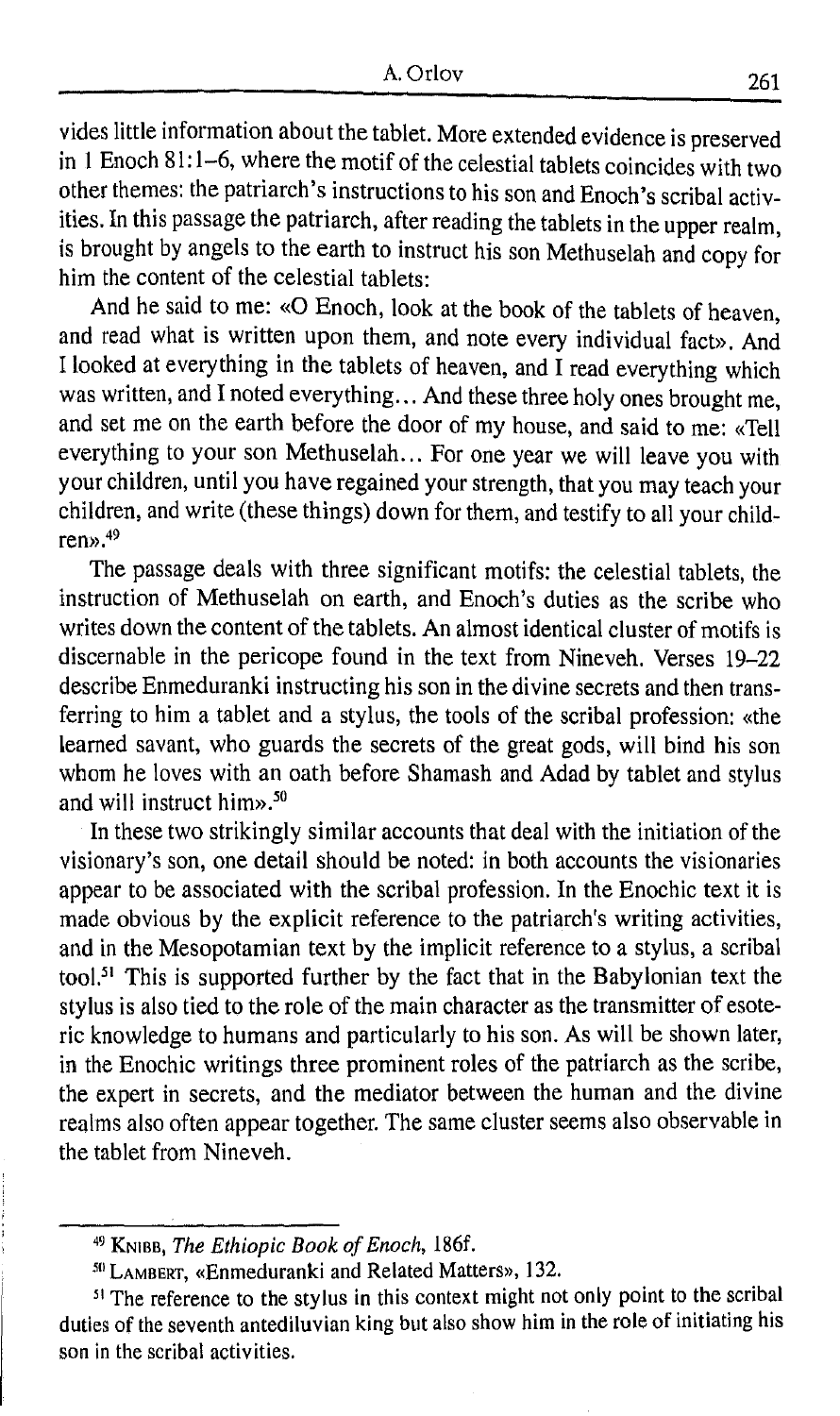#### **Enmeduranki as the Priest**

As in the case with Enmeduranki's scribal role, only implicitly hinted at in the tablet from Nineveh, the discernment of his association with priestly duties also requires a certain exegetical effort. Before I engage in such an effort, however, I must briefly remark on the sacerdotal affiliations of the bārû practitioners. Alfred Haldar observes that «according to well-known King Enmeduranki tradition, the *barû* priesthood originated in Sippar ... where the primeval King Enmeduranki ... received from Shamash and Adad the tablet of the Gods ... Afterwards he caused the priests to enter [into the divination chamber?] and gave them the tablet...».<sup>52</sup> The *bārû* guild was a priestly group that attached great importance to ritualistic purity. In connection with the *bara*, Haldar notes that «in order to approach the deity the priest had to be pure, *ellu* (i. e. holy); and this qualification was not acquired once and for all by initiation, but had to be renewed every time the priest was to officiate».<sup>53</sup> The priestly affiliation of the group is also hinted at in the requirement that the *bārû* practitioner had to be free from certain blemishes. Mesopotamian texts warn that one «with defective eyes, or with a maimed finger shall not draw near to the place for deciding via *barutu».54* These disqualifications bear some similarities to the priestly regulations found in Leviticus. One can see, however, that the *bārû* priesthood was different from the later Israelite priestly models attested in the biblical texts. Since the primary function of the *bārû* priests was to foretell the future, i. e., discern by various means the will of the gods, they can be also viewed, using Oppenheim's terminology, as oracle-priests.<sup>55</sup>

The purpose of this excursus into the priestly features of the *baru* group was to show that this guild was viewed as a sacerdotal organization bound by distinctive rules of purity. Their rituals involving sacrificial animals during the extispicy rites also might point to their priestly affiliation.<sup>56</sup>

Keeping in mind the priestly function of the *baru,* this investigation must now return to the tablet from Nineveh. As mentioned earlier, this text starts

56 H. W. F. SAGGS, *The Greatness That Was Babylon: A Sketch of the Ancient Civilization of the Tigris-Euphrates Valley,* London: Sidgwick and Jackson, 1962, 347f.

<sup>52</sup>HALDAR, *Associations of Cult Prophets, 1.* 

<sup>53</sup> HALDAR, *Associations of Cult Prophets, 2.* 

S4 MOORE, *The Balaam Traditions, 42.* 

*ss* OPPENHEIM, *The Interpretation of the Dreams in the Ancient Near East, 221.*  The divinatory angle of *barti* priesthood is also stressed by Pierre Grelot who remarks that «the hereditary priesthood founded at Sippar is envisaged, therefore, essentially from the divinatory viewpoint, that of knowing the secrets of the gods, transmitted to humans by way of the oracles». GRELOT, «La légende d'Hénoch dans les apocryphes et dans la Bible: Origine et signification», 8.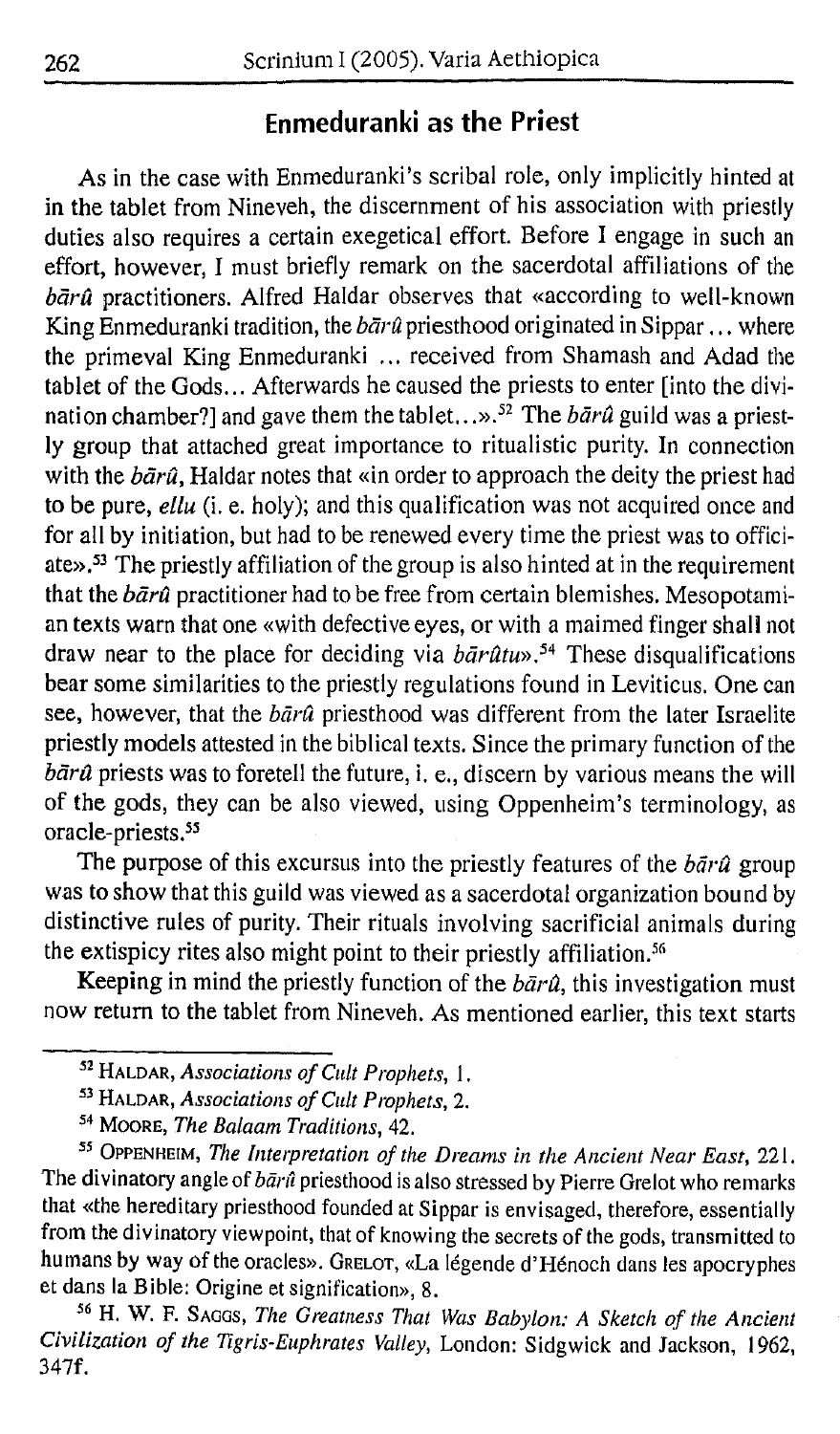with the statement that explicitly identifies the seventh antediluvian king of Sippar with the cult of the solar deity Shamash and his prominent ancient temple Ebabbara situated in Sippar. The tablet states that Enmeduranki was appointed by the solar deity Shamash in his temple Ebabbarra (the house of the rising sun). It does not, however, directly refer to Enmeduranki 's priestly duties in the temple or name him as a priest of Shamash.

The motif of Shamash's priesthood nevertheless appears in the last section of the text (vv. 22-29). Here the «offspring of Enmeduranki» is defined as a «long-haired priest» who «may approach the presence of Shamash and Adad»:

When a diviner, an expert in oil, of abiding descent, offspring of Enmeduranki, king of Sippar, who set up the pure bowl and held the cedar[-rod], a benediction priest of the king, a long-haired priest of Samas as fashioned by Ninhursagga, begotten by a nisakku-priest of pure descent: if he is without blemish in body and limbs he may approach the presence of Samas and Adad where liver inspection and oracle (take place). $57$ 

Helge Kvanvig observes that in this section of the text the ancestry and the legitimacy of the priesthood are traced to the seventh antediluvian king since the tablet indicates that «the process of transmission will continue in the line of priestly descendants from Enmeduranki<sup>58</sup> until the priesthood at the time of the author».59

The idea that Enmeduranki's initiation into the assembly of the gods might mark the beginning of the priestly line is significant for a possible association of the king with the priestly office. In this context one important detail must be mentioned. Line 29 of the tablet from Nineveh depicts a priest without «blemish in body and limbs» approaching the *presence* ( $mahar$ ) of Shamash and Adad. The reference to the «presence» (mahar) is intriguing since it recalls the exact terminology used earlier in the text in describing Enmeduranki's approach to the presence of both deities in the celestial realm. Similarly in the text cited above, Enmeduranki is depicted as the one «who sat in the presence (mahar) of Shamash and Adad, the divine adjudicators».<sup>60</sup>

In view of these parallels it is possible that Enmeduranki might have been considered by the authors of the tablet as a celestial model for the earthly priesthood who, in the distant past, entered for the first time the presence of

<sup>57</sup> LAMBERT, «Enmeduranki and Related Matters», 132.

<sup>&</sup>lt;sup>58</sup> Pierre Grelot stresses the «liturgical» character of the teaching of the seventh antediluvian hero which he transmits to his sons: « ... ainsi initie aux fonctions divinatoires du sacerdoce, iI y consacre ses fils a leur tour et leur enseigne les formules liturgiques». GRELOT, «La légende d'Hénoch dans les apocryphes et dans la Bible: Origine et signification», 8.

<sup>59</sup> KVANVIG, *Roots of Apocalyptic, 188.* 

<sup>60</sup> LAMBERT, «Enmeduranki and Related Matters», 128 and 130.